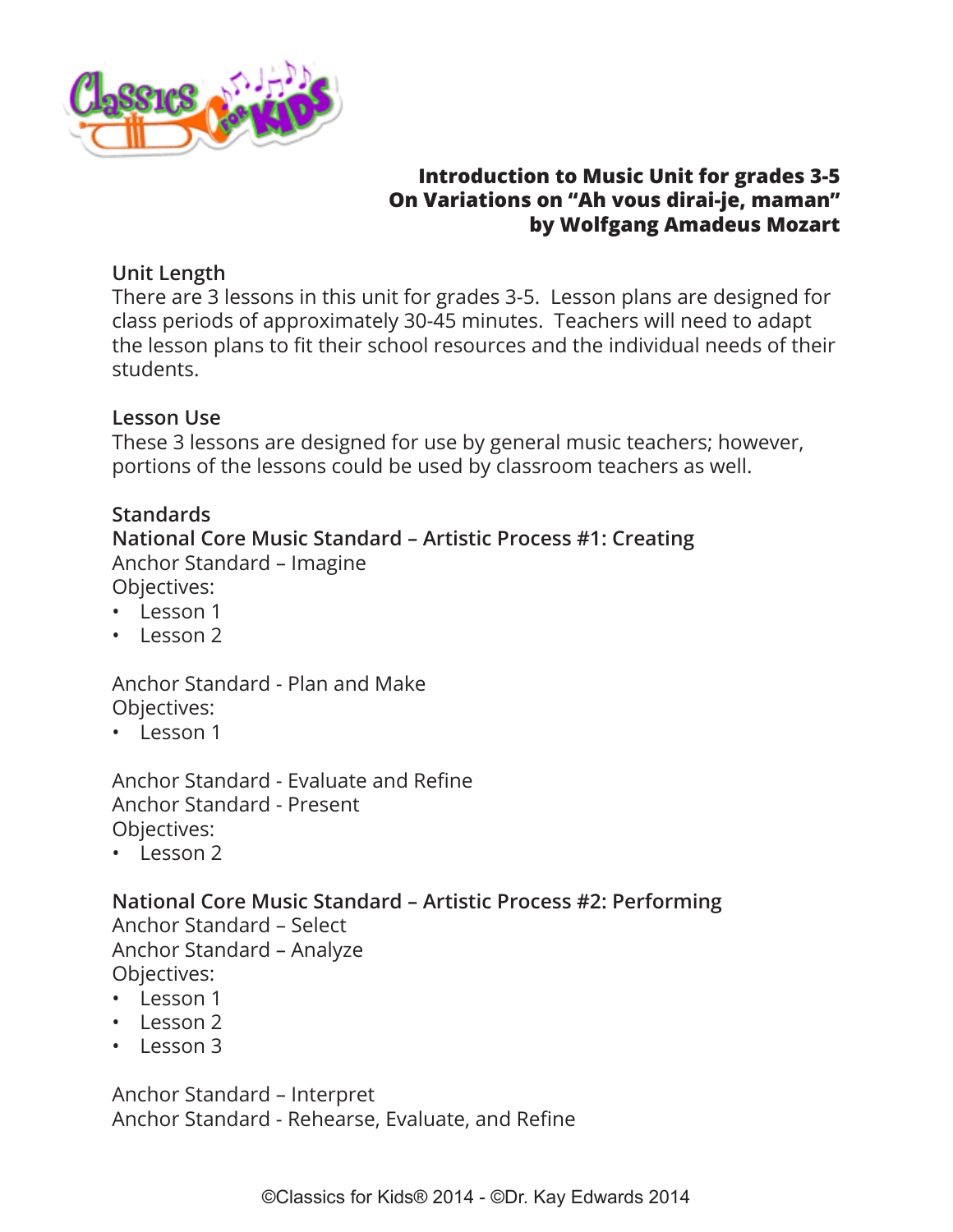

Objectives:

• Lesson 2

Anchor Standard – Present Objectives:

• Lesson 2

## **National Core Music Standard – Artistic Process #3: Responding**

Anchor Standard – Select Anchor Standard – Analyze Anchor Standard – Interpret Objectives:

• Lesson 3

Anchor Standard – Evaluate Objectives:

• Lesson 2

#### **National Core Music Standard – Artistic Process #4: Connecting** Anchor Standard - Connect #10

Objectives:

- Lesson 2
- Lesson 3

Anchor Standard - Connect #11

## **Multiple Intelligences**

These lessons facilitate musical, bodily-kinesthetic, interpersonal and intrapersonal intelligence, 4 of the 7 intelligences originally identified by Howard Gardner.

#### **Overview**

Music Concepts and Objectives/Outcomes are indicated on each lesson. Over the 3 lessons, all 6 of the Concept Areas of Rhythm, Melody, Form, Timbre/ Tone Color, and Harmony are used (also Style, as a combination of several of these). Skills developed over the 3 lessons are Singing, Moving, Listening, Playing Instruments, Creating, and Relating music to other subject areas.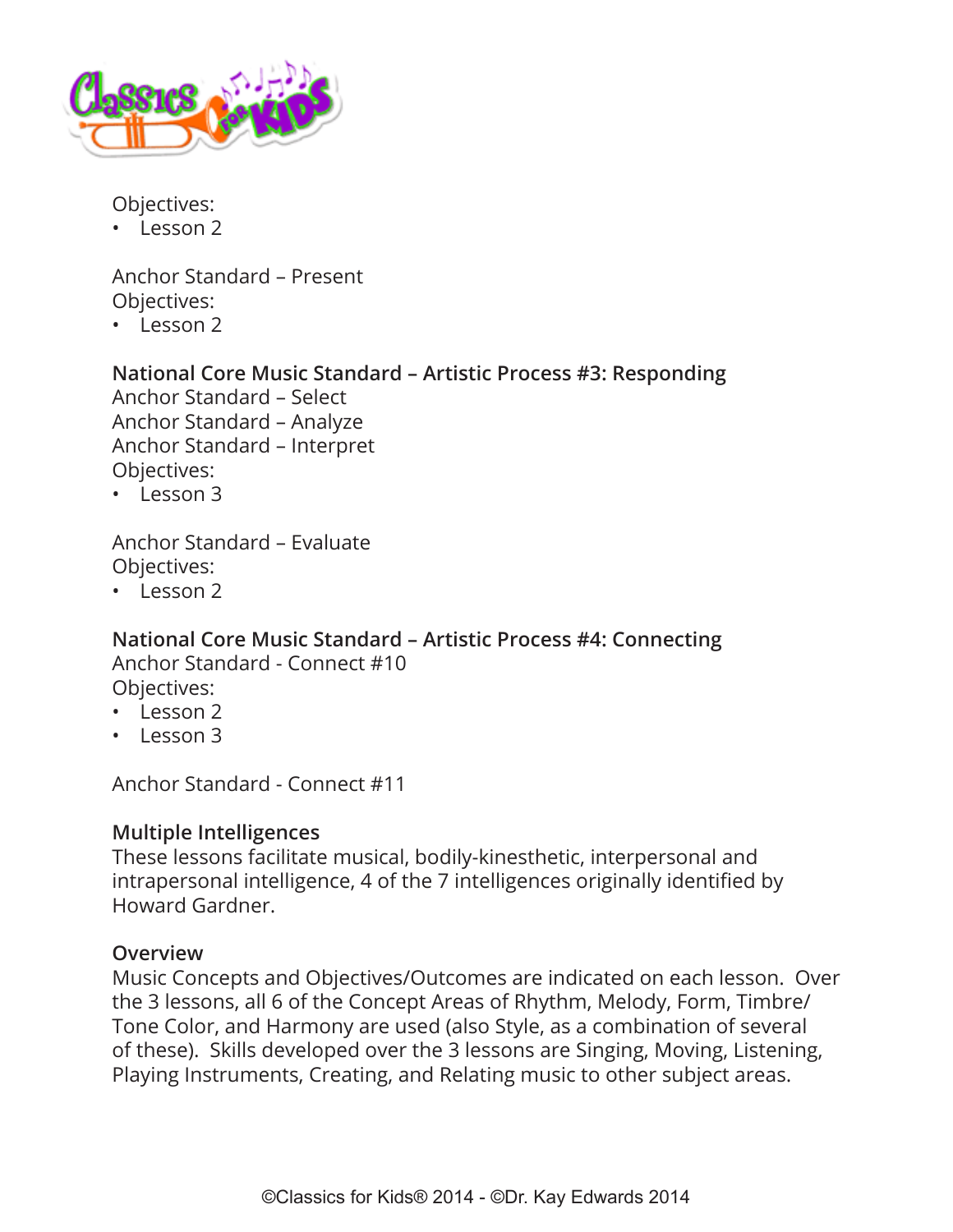

Lesson #1: [Introduction to Theme and Variations](#page-4-0) Lesson #2: [Create and Play Theme and Variations](#page-10-0) Lesson #3: [History and Mozart's Variations](#page-17-0)

#### **Prior Knowledge**

No prior knowledge on the part of the student is needed, although it is helpful to have had experience keeping a steady beat, using Curwen hand signs to indicate Sol–Mi–La–Re–Do, using quarter, eighth, and half notes and quarter rests in 2/4 meter, identifying different sections of a piece through listening, and playing non-pitched and pitched percussion instruments. Experience moving throughout the room to music as well as working in partners is also helpful for sections of the lessons, with established guidelines for such activities.

#### **Materials and Equipment**

Each lesson indicates the required materials and equipment. Whenever playing a recording, it is important to have a high-quality sound system and use a high-quality recording. [The Classics for Kids CD](https://www.classicsforkids.com/more/cfk_cd.html) or [Website](https://www.classicsforkids.com/) is very helpful in this regard!

#### **Instructional Plans (Lesson Plans)**

Each lesson plan has been designed specifically for the grade 3-5 age group, although music teachers may have to adapt portions of each plan. The plans have been "teacher-tested" and are easy-to-follow, set up in a format similar to many music series textbooks. Step-by-step guidelines are given under the "Sequence" portion of each lesson.

#### **Supplementary Materials**

Some lessons include teacher resource materials. By clicking on the highlighted, underlined link at that point of the lesson plan, you can read the handout with Adobe Acrobat Reader and print it out for use in your classroom. You may wish to make an overhead transparency in addition to student copies.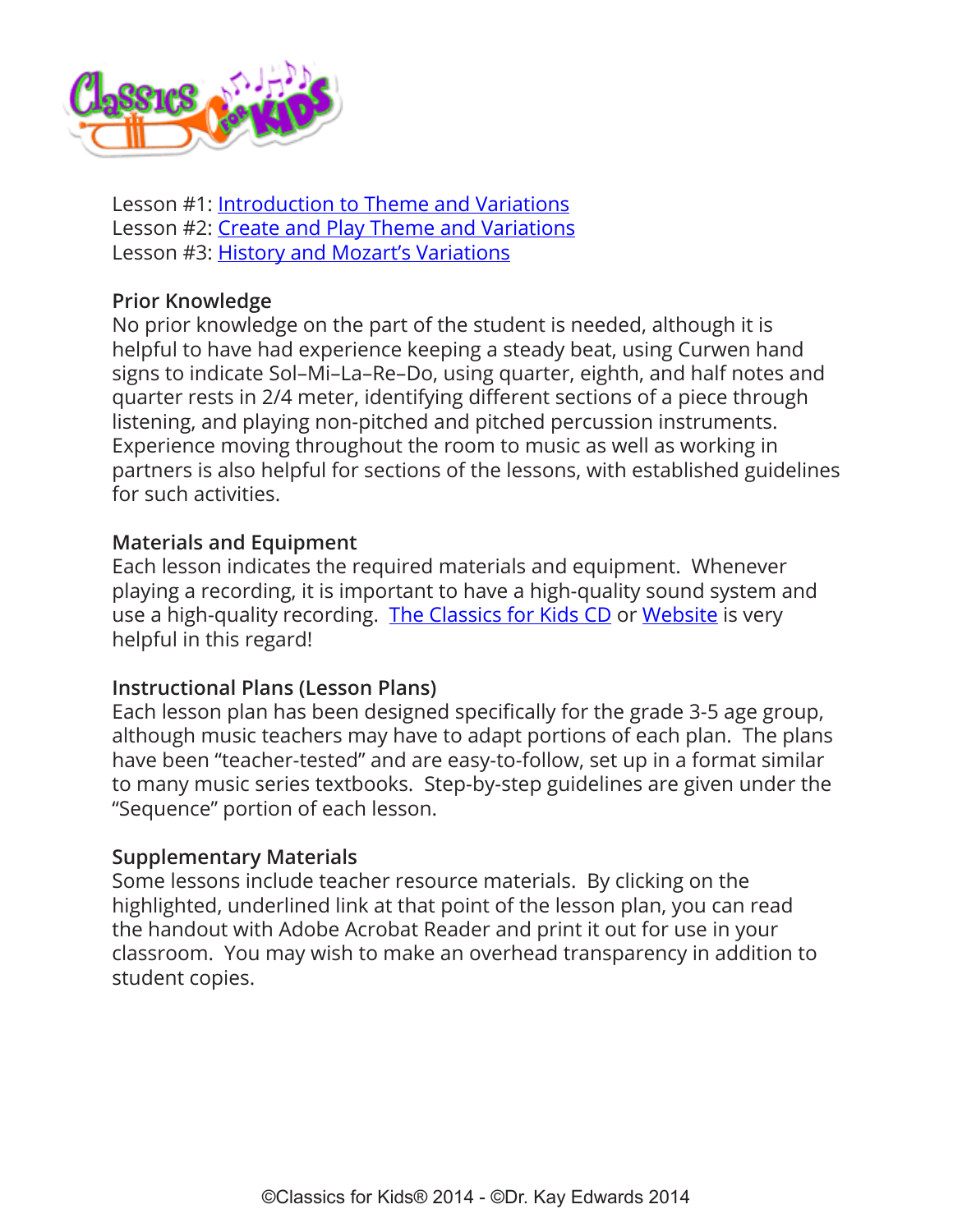

#### **Assessment/Evaluation**

Assessment strategies are included with each lesson. For grades 3-5, simple guidelines are included from which to develop criteria and rubrics tied to the specific objective/outcome of each lesson. Teachers may find it helpful to collect assessment on individual students over longer periods of time, assessing perhaps 8 students during each class, or whatever is practical to maximize instructional time for children to be actively involved.

#### **Extensions**

Each lesson includes strategies for extending the lesson either that same day or on a separate day. Teachers may devise their own lesson extensions as they take advantage of the "teachable moments" that occur in their classrooms!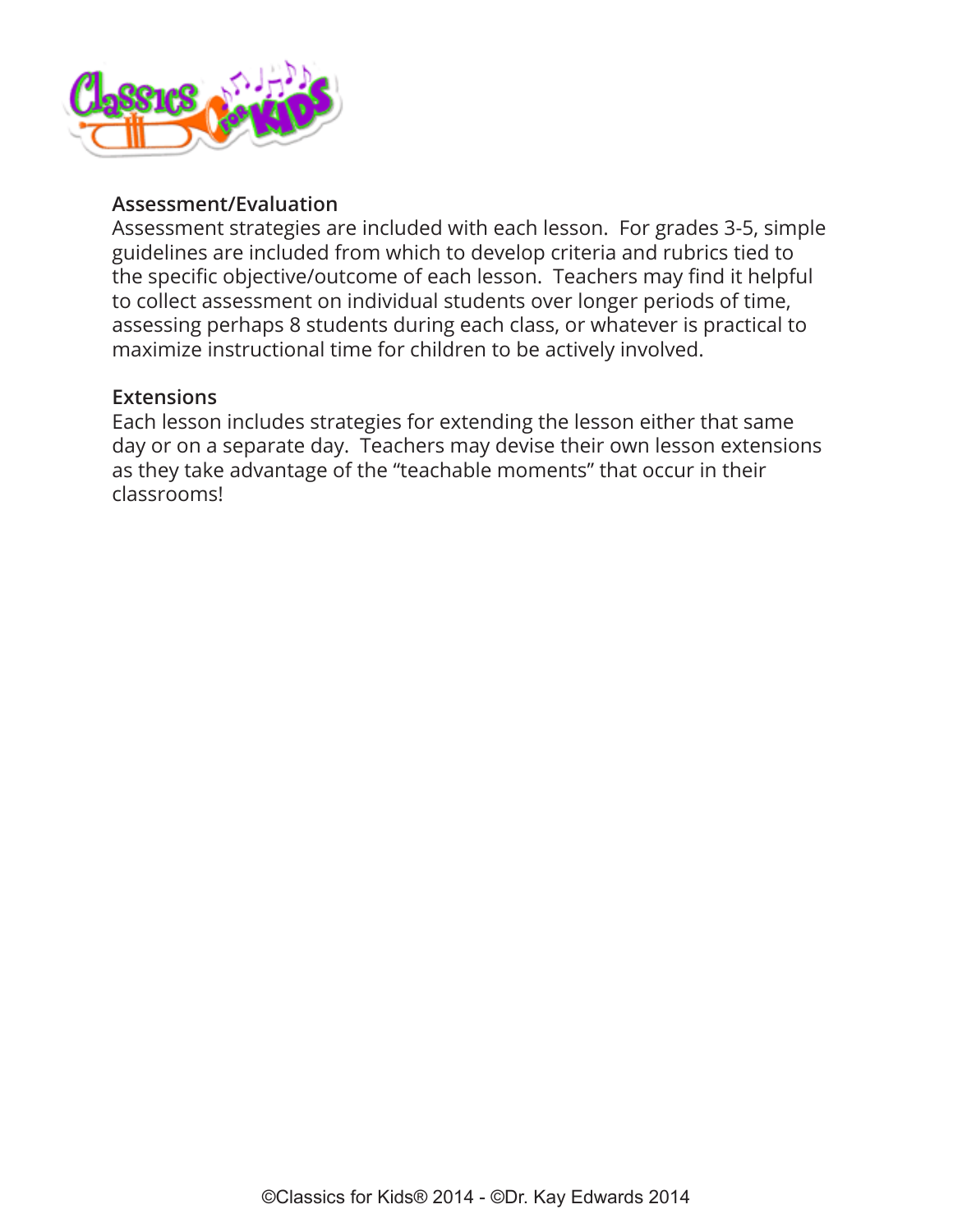<span id="page-4-0"></span>

## **FORM, RHYTHM, MELODY LISTENING, MOVING, PLAYING, SINGING grades 3-5**

## **Lesson Plan #1: Theme and Variations**

**Standards:**

**National Core Music Standard – Artistic Process #1: Creating** Anchor Standard – Imagine Objectives:

- MU:Cr1.1.3b Generate musical ideas (such as rhythms and melodies) within a given tonality and/or meter. (extension)
- MU:Cr1.1.4b Generate musical ideas (such as rhythms, melodies, and simple accompaniment patterns) within related tonalities (such as major and minor) and meters. (extension)
- MU:Cr1.1.5b Generate musical ideas (such as rhythms, melodies, and accompaniment patterns) within specific related tonalities, meters, and simple chord changes. (extension)

Anchor Standard - Plan and Make Objectives:

- MU:Cr2.1.3b Use standard and/or iconic notation and/or recording technology to document personal rhythmic and melodic musical ideas. (extension)
- MU:Cr2.1.4b Use standard and/or iconic notation and/or recording technology to document personal rhythmic, melodic, and simple harmonic musical ideas. (extension)
- MU:Cr2.1.5b Use standard and/or iconic notation and/or recording technology to document personal rhythmic, melodic, and two-chord harmonic musical ideas. (extension)

Anchor Standard - Evaluate and Refine Anchor Standard - Present

# **National Core Music Standard – Artistic Process #2: Performing**

Anchor Standard – Select Anchor Standard – Analyze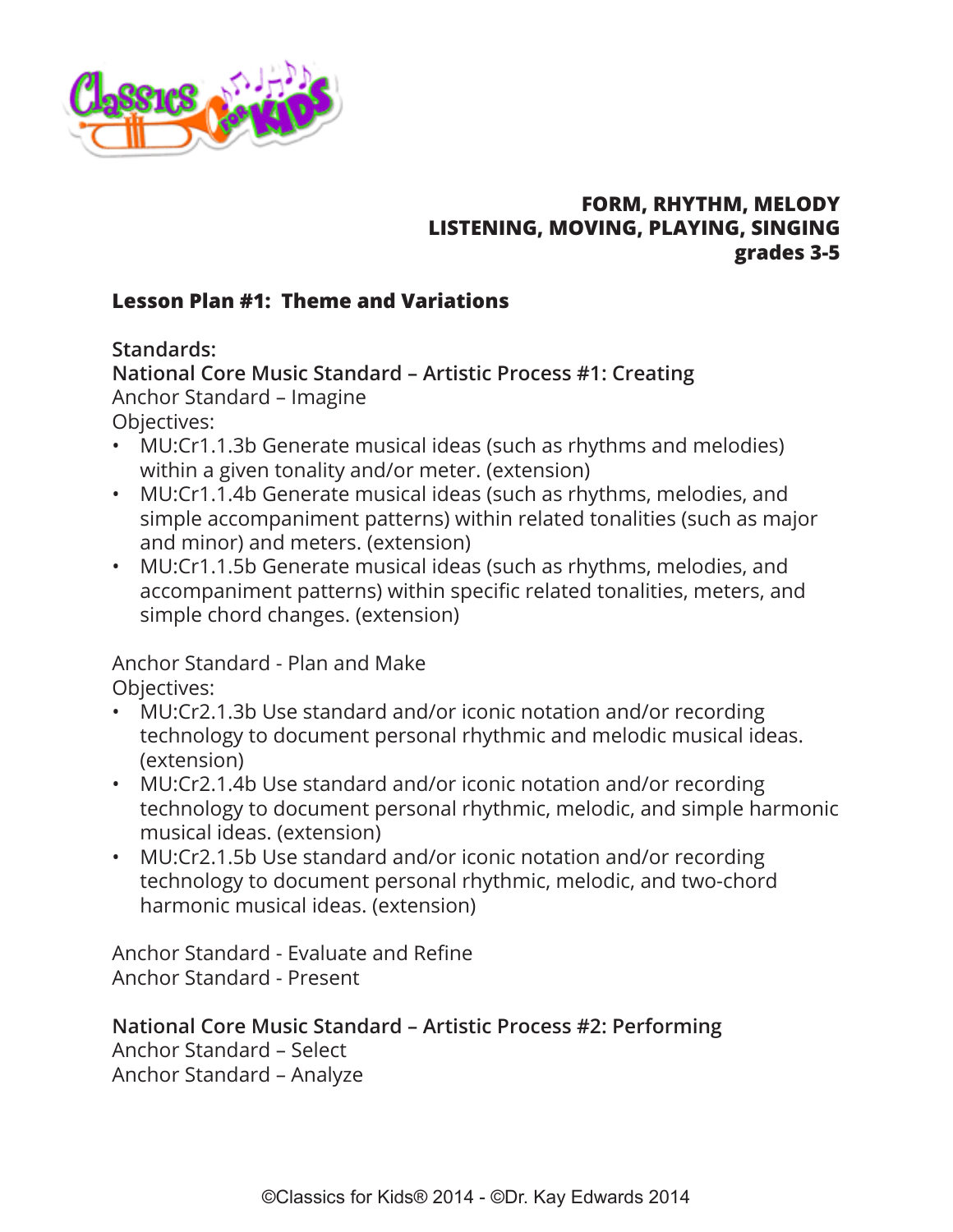

Objectives:

- MU:Pr4.2.3a Demonstrate understanding of the structure in music selected for performance.
- MU:Pr4.2.4a Demonstrate understanding of the structure and the elements of music (such as rhythm, pitch, and form) in music selected for performance
- MU:Pr4.2.5a Demonstrate understanding of the structure and the elements of music (such as rhythm, pitch, form, and harmony) in music selected for performance.
- MU:Pr4.2.3b When analyzing selected music, read and perform rhythmic patterns and melodic phrases using iconic and standard notation.
- MU:Pr4.2.4b When analyzing selected music, read and perform using iconic and/or standard notation.
- MU:Pr4.2.5b When analyzing selected music, read and perform using standard notation.

Anchor Standard – Interpret Anchor Standard - Rehearse, Evaluate, and Refine Anchor Standard – Present

# **National Core Music Standard – Artistic Process #3: Responding**

Anchor Standard – Select Anchor Standard – Analyze Anchor Standard – Interpret Anchor Standard – Evaluate

**National Core Music Standard – Artistic Process #4: Connecting** Anchor Standard - Connect #10 Anchor Standard - Connect #11

# **Ohio Standards:**

- Historical, Cultural and Social Contexts. (Identify and demonstrate form of phrases; identify, listen and respond to music of different composers.)
- Creative Expression and Communication. (Read, write, sing, and play melodies with do-re-mi-fa-so-la on the treble staff in C-do using a system – solfege, numbers, or letters; read, write and perform melodies in treble clef.)
- Analyzing and Responding (Identify and respond to simple music forms (e.g., theme and variations); identify how elements of music communicate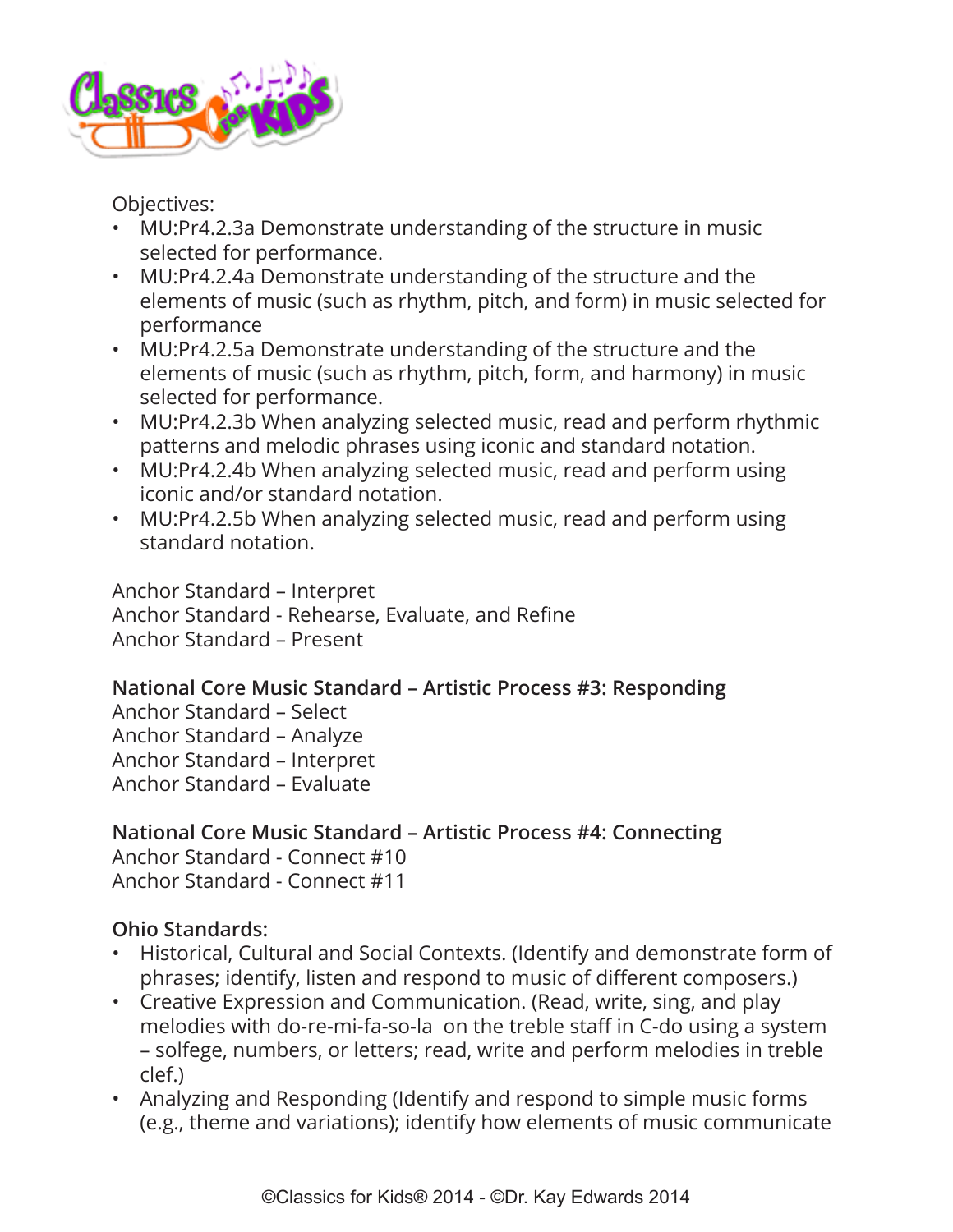

ideas (e.g., meter); identify terms related to form (e.g., theme, variation, coda).

- Valuing Music/Aesthetic Reflection (Respond physically, emotionally and/ or intellectually to a variety of age-appropriate music; discuss and evaluate individual and group music performance.)
- Connections, Relationships and Applications (Identify similarities and differences between music and other arts disciplines.)

#### **Multiple Intelligences:**

Musical, Interpersonal, Bodily-Kinesthetic

#### **Concept:**

The large form of a piece of music may be comprised of smaller units of form. Rhythm and meter can be altered to create variations.

#### **Objective/Outcome:**

Students will listen, analyze, and respond with singing, playing instruments, discussion, and movement to a main theme's melody and variations that include changes in rhythm, meter, and tonality. Students will play a melody on pitched instruments in several tonalities.

## **Materials:**

- recording of Variations on "Ah vous dirai-je, maman" by Mozart (available on the Classics for Kids CD or the
- Classics for Kids website) [Note: The Classics for Kids CD has the theme plus 2 variations, played on piano.]
- ["Twinkle, Twinkle Little Star"](https://www.classicsforkids.com/downloads/mozart/TwinkleTwinkle.pdf)
- ["Twinkle, Twinkle Little Star" in D](https://www.classicsforkids.com/downloads/mozart/TwinkleTwinkle_DMajor.pdf)
- ["Twinkle, Twinkle Little Star" in F](https://www.classicsforkids.com/downloads/mozart/TwinkleTwinkle_FMajor.pdf)
- ["Twinkle, Twinkle" in 3](https://www.classicsforkids.com/downloads/mozart/TwinkleTwinkle_inThree.pdf)
- [Curwen hand signs chart](https://www.classicsforkids.com/downloads/kodaly/KodalyHandSigns.pdf)
- recorders (optional), pitched instruments such as xylophones, metallophones, glockenspiels, or chromatic bells (will need F# and Bb)
- tennis balls (preferably "dead" ones) or other balls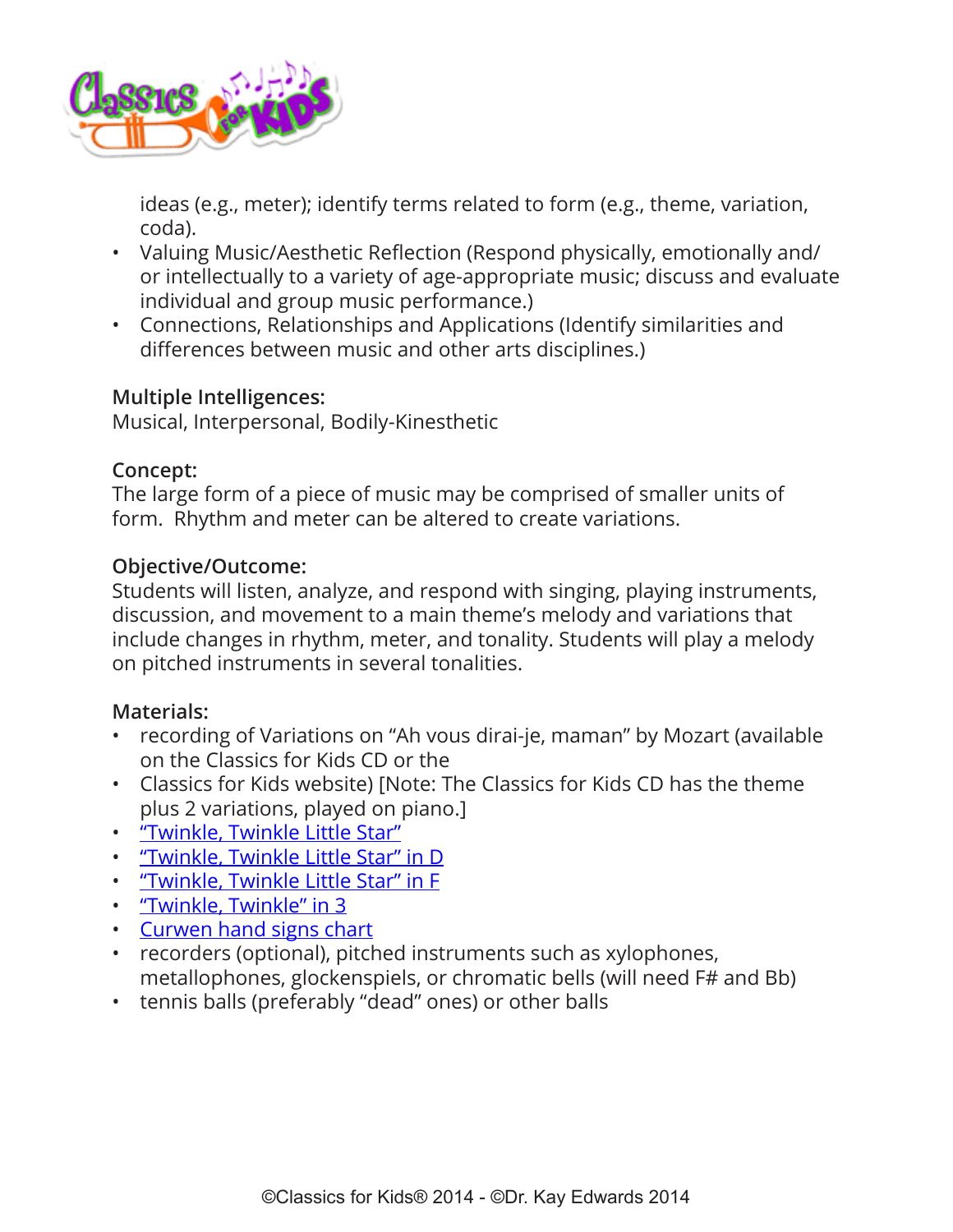

#### **Sequence:**

1. Distribute copies of "Twinkle, Twinkle Little Star" and display the Curwen hand signs chart. If needed, also display a C-Major Scale with the syllables labeled (or, ask students to label as a class). In small groups or individually, have students write the syllables for each note of "Twinkle" and then softly practice humming the tune while doing the hand signs. When everyone is ready, perform the song with solfege syllables and hand signs together. [If desired, learn to play "Twinkle" in C Major on the recorder or pitched mallet instruments.]

2. Next, display a transparency of "Twinkle, Twinkle Little Star" in D. Explain that since D is now Do, the hand signs will be the same even though the note names are different [Kodály uses a movable Do system]. Point out that there will be an F# because of the key signature for D Major. In small groups or individually, have students write the note names for each note in the new key. [If desired, learn to play "Twinkle" in D Major on the recorder or pitched mallet instruments.] For a comparison to a minor key, play F instead of F# and ask students to describe the dark, mysterious quality of the piece, now in D Minor, with only this small change made; this is now a variation of the main theme or melody.

3. Next, display a transparency of "Twinkle, Twinkle Little Star" in F. Ask students what note is the new Do (F). Point out that there will be a Bb because of the key signature for F Major. In small groups or individually, have students write the note names for each note in the new key. [If desired, learn to play "Twinkle" in F Major on the recorder or pitched mallet instruments.]

4. Play the recording of Mozart's Variations on "Ah vous dirai-je, maman," pausing at the end of the main theme (0:00-1:02 on the Classics for Kids CD). Ask students to repeat the term for the main melody (theme); ask what the term is for changing the theme (variation).

5. Continue the recording and listen to the first variation (1:06-2:00). Ask students to describe how Mozart changed the main theme (lots of sixteenth notes in the right hand, embellishing the melody).

6. To prepare for the next variation, explain that students will now get to use tennis balls to play a game of "follow" or "quick change." Review rules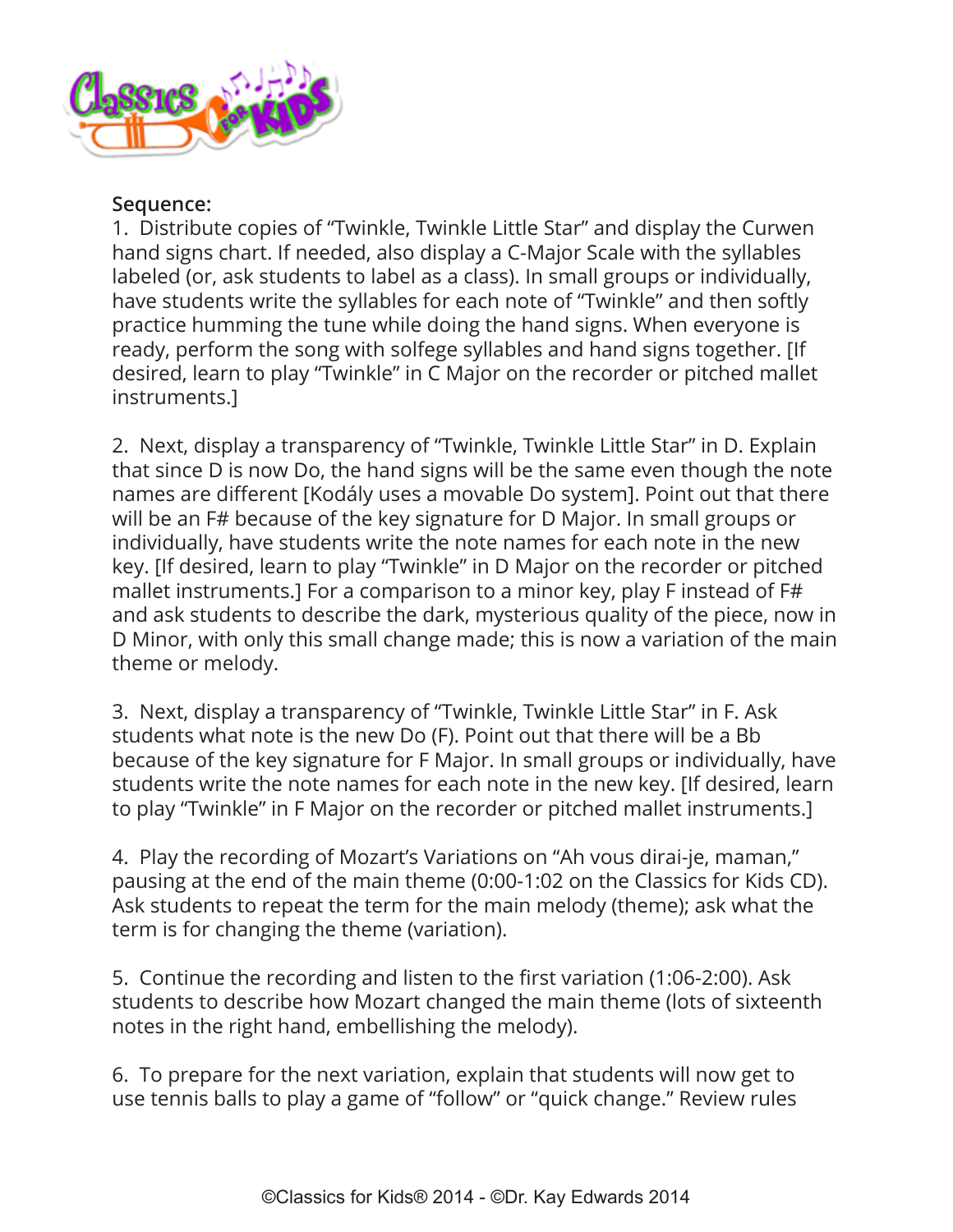

regarding the use of balls in the classroom first before distributing. If space permits, each student may have a tennis ball; or, in smaller rooms, a pair of students may bounce a ball to each other; in even smaller rooms, use several students to demonstrate or make a single circle with one student in the center to bounce the ball to individual students. Give the instruction to bounce and catch the ball in a way that fits the grouping of the beats in the music.

7. Play "Twinkle, Twinkle Little Star" and have students bounce-catch (downup) with the ball to fit the meter of 2 or 4. [Note: You can harmonize the melody using the C, F, and G chords.] Next, change, "Twinkle, Twinkle" in 3 and see how students adjust their bouncing to fit the music (encourage students to keep the main bounce on beat 1 of the music). Stop and discuss the possibilities, having students perform their movements for the class, allowing everyone else to try out various movements with their tennis balls. Ask if anyone in the class knows the musical term that refers to the grouping of beats, such as "in 2" or "in 3" (meter–related to the written symbol at the beginning of a piece called the time signature).

8. Next, play a game of "switch" or "quick change" where students follow what you play on the piano, whether "Twinkle" is in 2 or 3 – make it fun!

9. After the tennis balls have been put away, sit down and listen to the second variation on the recording, pausing before the ending (2:02-3:11). What did Mozart do with this variation? Guide students to describe the changes in musical terms. (This variation is in 3; it has many sixteenth notes in the left hand for all the "a" phrases, and both hands play sixteenth notes together for all the "b" phrases.)

10. Next, listen to the ending (3:11-3:22). Ask if anyone in the class knows the musical term for a special ending (coda). If time permits, listen to the entire variation (or the entire recording) one last time.

#### **Closure/Questions:**

What is the term for the main melody or musical idea of a piece of music? (theme) What is the term for a version of the main theme but with changes made to it? (variation) What is the term for the special ending a composer might write? (coda) What is the term for the grouping of beats, which can be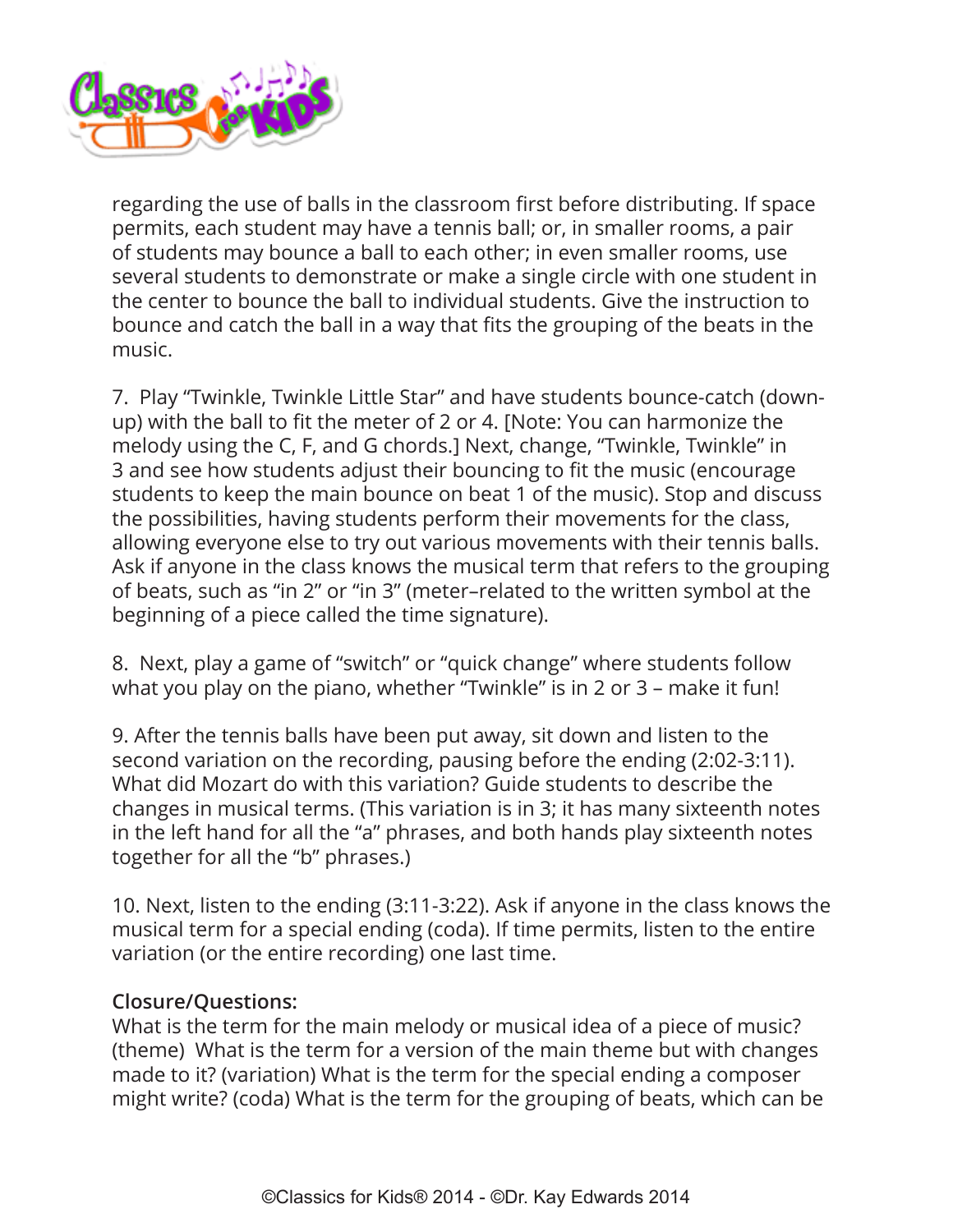

notated with a time signature? (meter) What famous composer wrote the variations we listened to today? (Wolfgang Amadeus Mozart)

#### **Assessment/Evaluation:**

Throughout the lesson, check for understanding and demonstration of steady beat, meter, in-tune singing, and proper hand sign and instrument technique, noting whether individual students were able to do so successfully.

#### **Sample Rubric:**

All/Most of the Time | Sometimes | Not Yet

- Original idea for meter of 3
- Responded quickly to meter changes
- Described selections in musical terms
- Participated and was on task
- Demonstrated hand signs correctly
- Demonstrated in-tune singing
- Demonstrated correct instrument technique

#### **Extensions:**

(1) Allow students individually or in pairs to compose their own melodies on recorder or a pitched mallet instrument using do, re, mi, fa, so, and la in the key of C or F; then, guide students to create a variation of their melody by changing the meter or rhythm.

(2) Invite any students who study the Suzuki Method to perform their "Twinkle" variations for the class.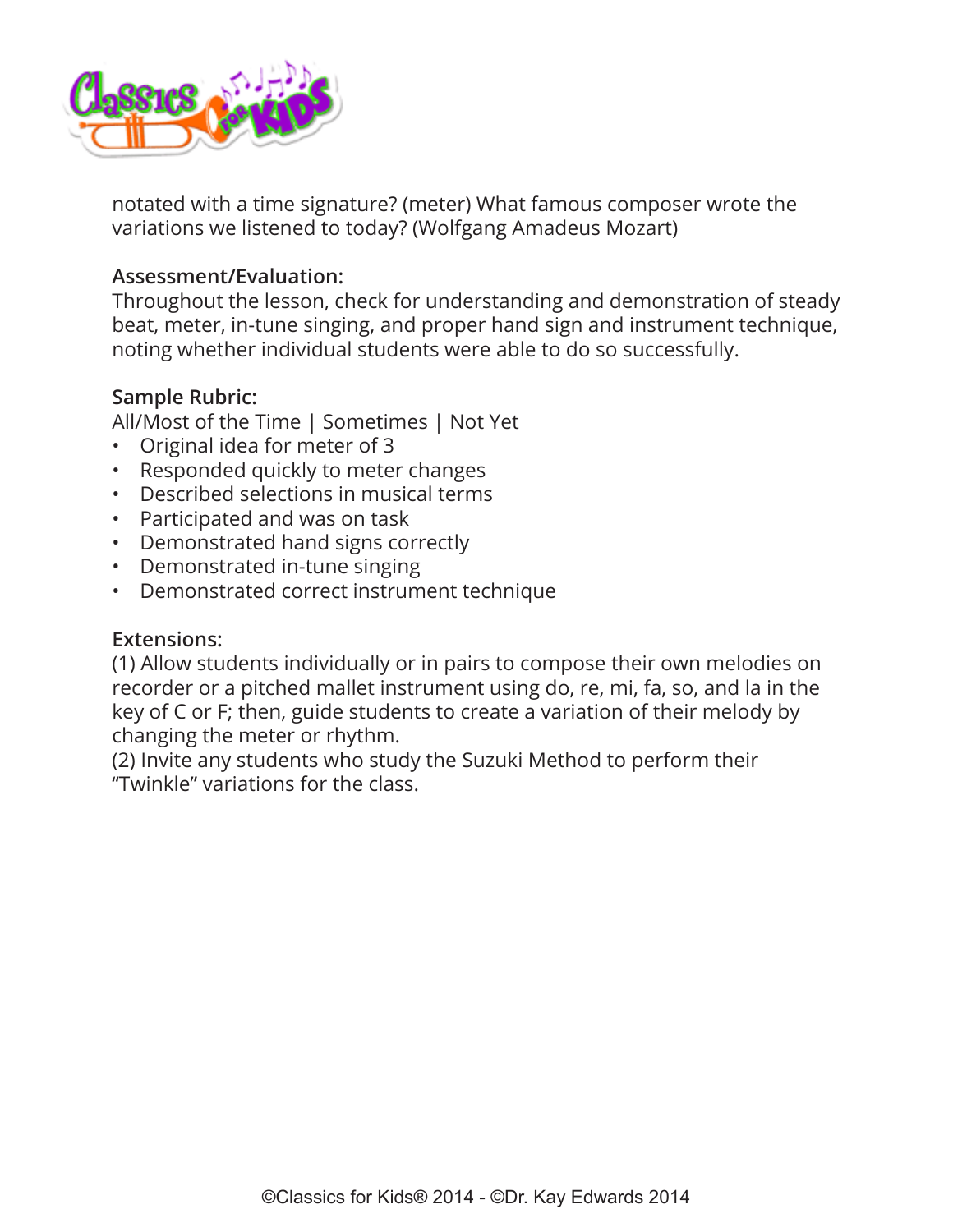<span id="page-10-0"></span>

## **FORM, RHYTHM, MELODY LISTENING, PLAYING, CREATING grades 3-5**

## **Lesson Plan #2: Create and Play Theme and Variations**

## **Standards:**

**National Core Music Standard – Artistic Process #1: Creating** Anchor Standard – Imagine Objectives:

- MU:Cr1.1.3b Generate musical ideas (such as rhythms and melodies) within a given tonality and/or meter.
- MU:Cr1.1.4b Generate musical ideas (such as rhythms, melodies, and simple accompaniment patterns) within related tonalities (such as major and minor) and meters.
- MU:Cr1.1.5b Generate musical ideas (such as rhythms, melodies, and accompaniment patterns) within specific related tonalities, meters, and simple chord changes.

Anchor Standard - Plan and Make Anchor Standard - Evaluate and Refine Anchor Standard - Present Objectives:

- MU:Cr3.2.3a Present the final version of personal created music to others, and describe connection to expressive intent.
- MU:Cr3.2.4a Present the final version of personal created music to others, and explain connection to expressive intent.
- MU:Cr3.2.5a Present the final version of personal created music to others that demonstrates craftsmanship, and explain connection to expressive intent.

# **National Core Music Standard – Artistic Process #2: Performing**

Anchor Standard – Select Anchor Standard – Analyze Objectives:

- MU:Pr4.2.3a Demonstrate understanding of the structure in music selected for performance.
- MU:Pr4.2.4a Demonstrate understanding of the structure and the elements of music (such as rhythm, pitch, and form) in music selected for performance.
- •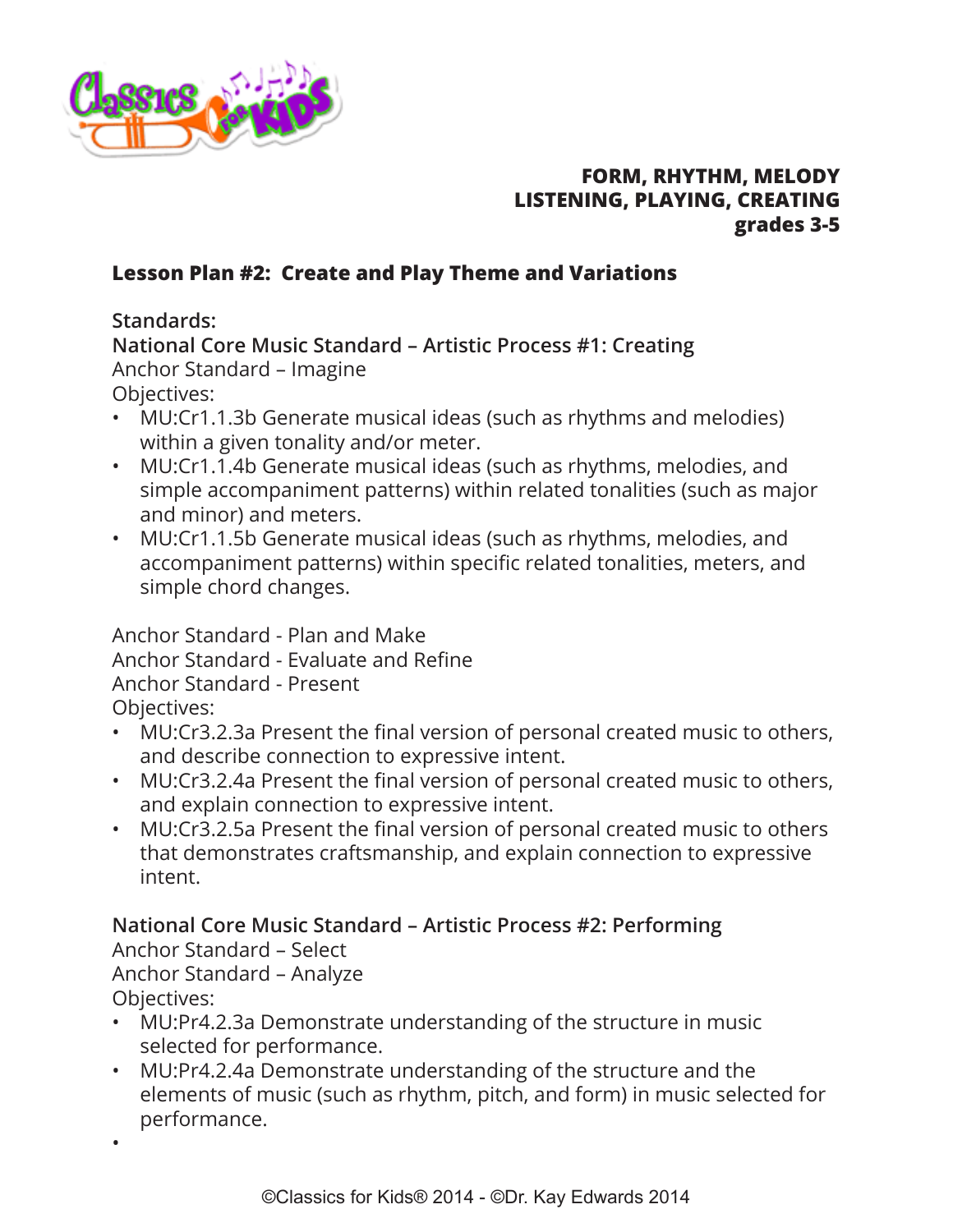

• MU:Pr4.2.5a Demonstrate understanding of the structure and the elements of music (such as rhythm, pitch, form, and harmony) in music selected for performance.

## Anchor Standard – Interpret

Anchor Standard - Rehearse, Evaluate, and Refine Objectives:

- MU:Pr5.1.3a Apply teacher-provided and collaboratively developed criteria and feedback to evaluate the accuracy of ensemble performances.
- MU:Pr5.1.4a Apply teacher-provided and collaboratively developed criteria and feedback to evaluate accuracy and expressiveness of ensemble and personal performances
- MU:Pr5.1.5a Apply teacher-provided and established criteria and feedback to evaluate the accuracy and expressiveness of ensemble and personal performances.

Anchor Standard – Present Objectives:

- MU:Pr6.1.3b Demonstrate performance decorum and audience etiquette appropriate for the context and venue.
- MU:Pr6.1.4b Demonstrate performance decorum and audience etiquette appropriate for the context, venue, and genre.
- MU:Pr6.1.5b Demonstrate performance decorum and audience etiquette appropriate for the context, venue, genre, and style.

# **National Core Music Standard – Artistic Process #3: Responding**

Anchor Standard – Select Anchor Standard – Analyze Anchor Standard – Interpret Anchor Standard – Evaluate Objectives:

- MU:Re9.1.3a Evaluate musical works and performances, applying established criteria, and describe appropriateness to the context.
- MU:Re9.1.4a Evaluate musical works and performances, applying established criteria, and explain appropriateness to the context.
- MU:Re9.1.5a Evaluate musical works and performances, applying established criteria, and explain appropriateness to the context, citing evidence from the elements of music.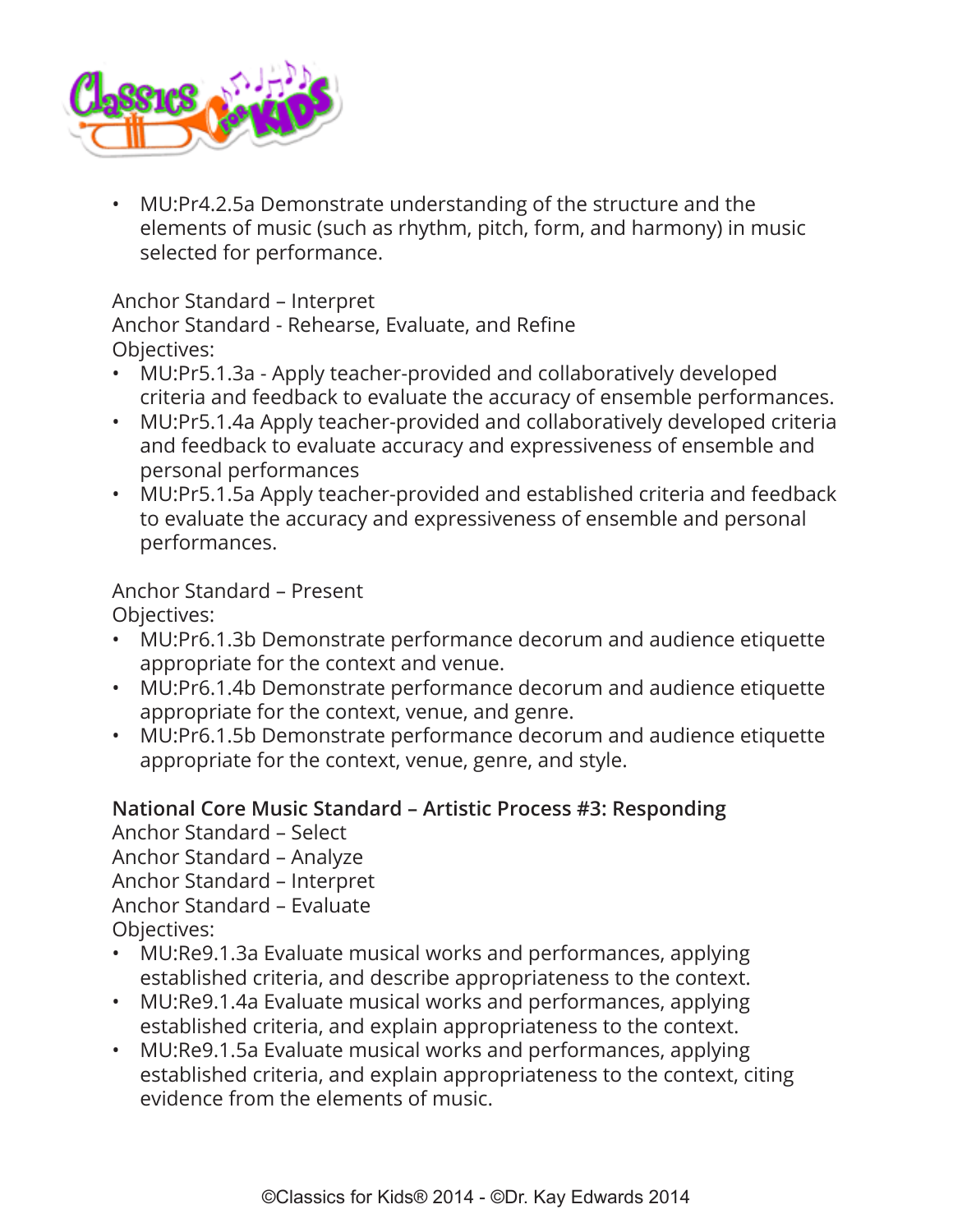

## **National Core Music Standard – Artistic Process #4: Connecting**

Anchor Standard - Connect #10 Objectives:

- MU:Cn10.0.3a Demonstrate how interests, knowledge, and skills relate to personal choices and intent when creating, performing, and responding to music.
- MU:Cn10.0.4a Demonstrate how interests, knowledge, and skills relate to personal choices and intent when creating, performing, and responding to music.
- MU:Cn10.0.5a Demonstrate how interests, knowledge, and skills relate to personal choices and intent when creating, performing, and responding to music.

Anchor Standard - Connect #11

## **Ohio Standards:**

- Historical, Cultural and Social Contexts. (Identify, listen and respond to music of different composers; identify and demonstrate basic music forms.)
- Creative Expression and Communication. (Improvise and compose simple rhythmic and melodic phrases and ostinati; read, write and perform using quarter notes, half notes and quarter rests in 4/4 meter; read, write and perform melodies in treble clef; play a variety of instruments independently and with other contrasting parts; identify key signatures.)
- Analyzing and Responding (Identify and respond to simple music forms (e.g., theme and variations); discuss and evaluate group music performance; identify and demonstrate elements of music using developmentally appropriate vocabulary and music terms.)
- Valuing Music/Aesthetic Reflection (Discuss and evaluate individual and group music performance; develop criteria for reflecting on their performances and the performances of others.)
- Connections, Relationships and Applications (Explain ways that the basic principles and subject matter of music are interrelated with disciplines outside the arts; describe how knowledge of music connects to learning in other subject areas.)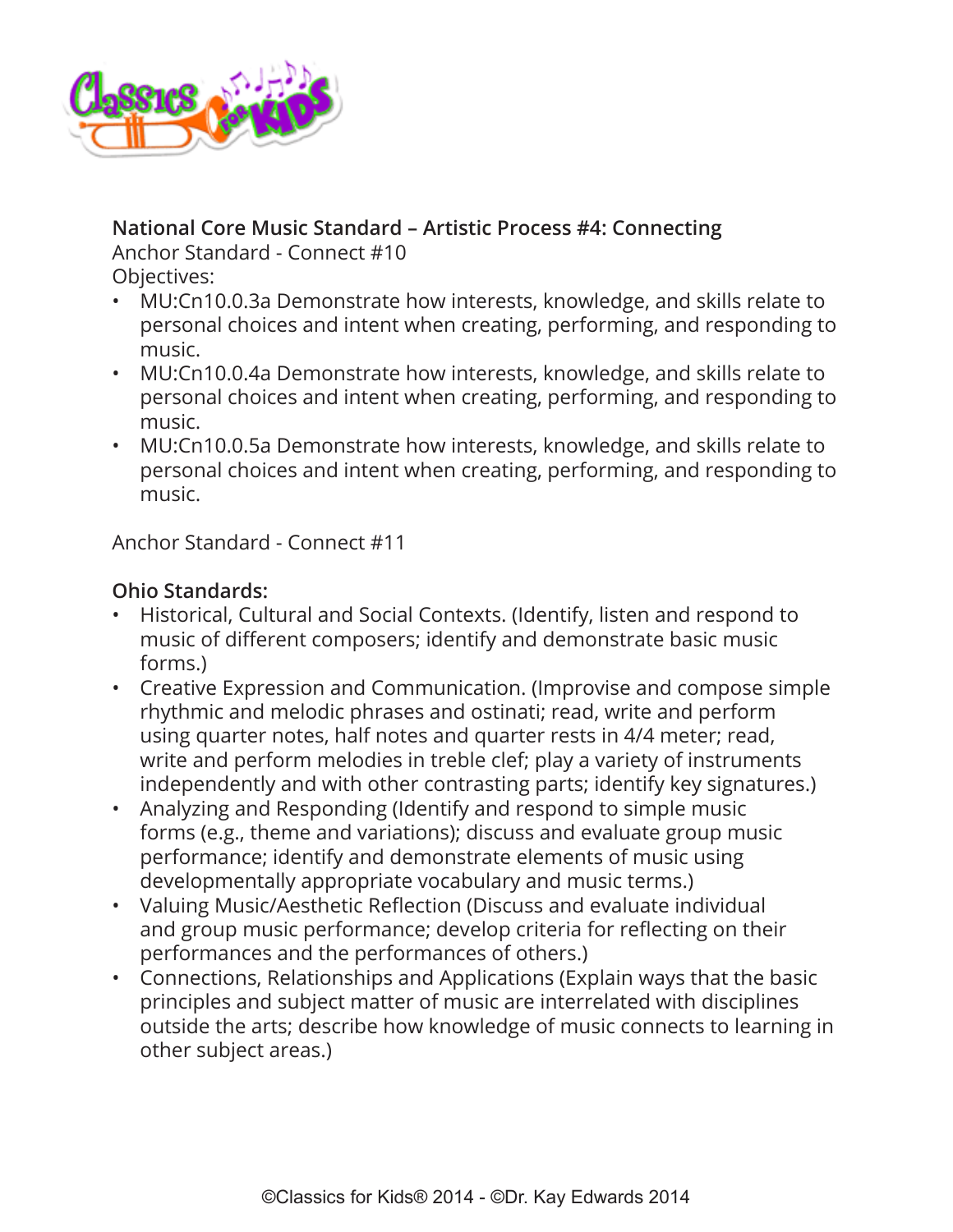

#### **Multiple Intelligences:**

Musical, Interpersonal, Bodily-Kinesthetic

## **Concept:**

A song's text can be altered to create a new "piggyback" song that can be the melody for an arrangement. Improvisation creates variations.

# **Objective/Outcome:**

- Students will create a "piggyback" song using a famous melody with different words.
- Students will play an Orff arrangement on mallet instruments. Students will improvise rhythmically while playing pitched instruments.
- Students will evaluate their performances.

## **Materials:**

- recording of Variations on "Ah vous dirai-je, maman" by Mozart (available on the [Classics for Kids CD](https://www.classicsforkids.com/more/cfk_cd.html) or the [Classics for Kids website](https://www.classicsforkids.com/)) [Note: The Classics for Kids CD has the theme plus 2 variations, played on piano.]
- [Orff arrangement to the tune of "Twinkle, Twinkle Little Star"](https://www.classicsforkids.com/downloads/mozart/Orff_ArrTwinkleTwinkle.mus.pdf)
- [Twinkle, Twinkle](https://www.classicsforkids.com/downloads/mozart/Twinkle%20Lyrics.pdf) (words only)
- recorders (optional), pitched instruments such as xylophones, metallophones, and glockenspiels (will need F#); one non-pitched percussion instrument such as triangle, finger cymbals, or wind chimes
- blank notebook paper and pencils (one per small group)

# **Sequence:**

1. Tell students that today we'll be using an "easy" song that they learned years ago, but doing some creative and challenging things with it. [If desired, learn to play "Twinkle" in D Major on the recorder or pitched mallet instruments. Note: For proper mallet technique, the repeated notes of the melody require alternating mallets.]

2. Next, explain "piggybacking" new words onto a well-known melody. What other songs use the same melody as "Twinkle"? ("The Alphabet Song," "Baa, Baa Black Sheep.") Look for patterns in the words of Twinkle, Twinkle and describe. (The first 2 lines rhyme and are the same as the last 2 lines. The two middle lines rhyme and are shorter.)

3. Collect "data" ahead of time and organize students into small groups based on their favorite hobby, sport, or food. Have them write new lyrics to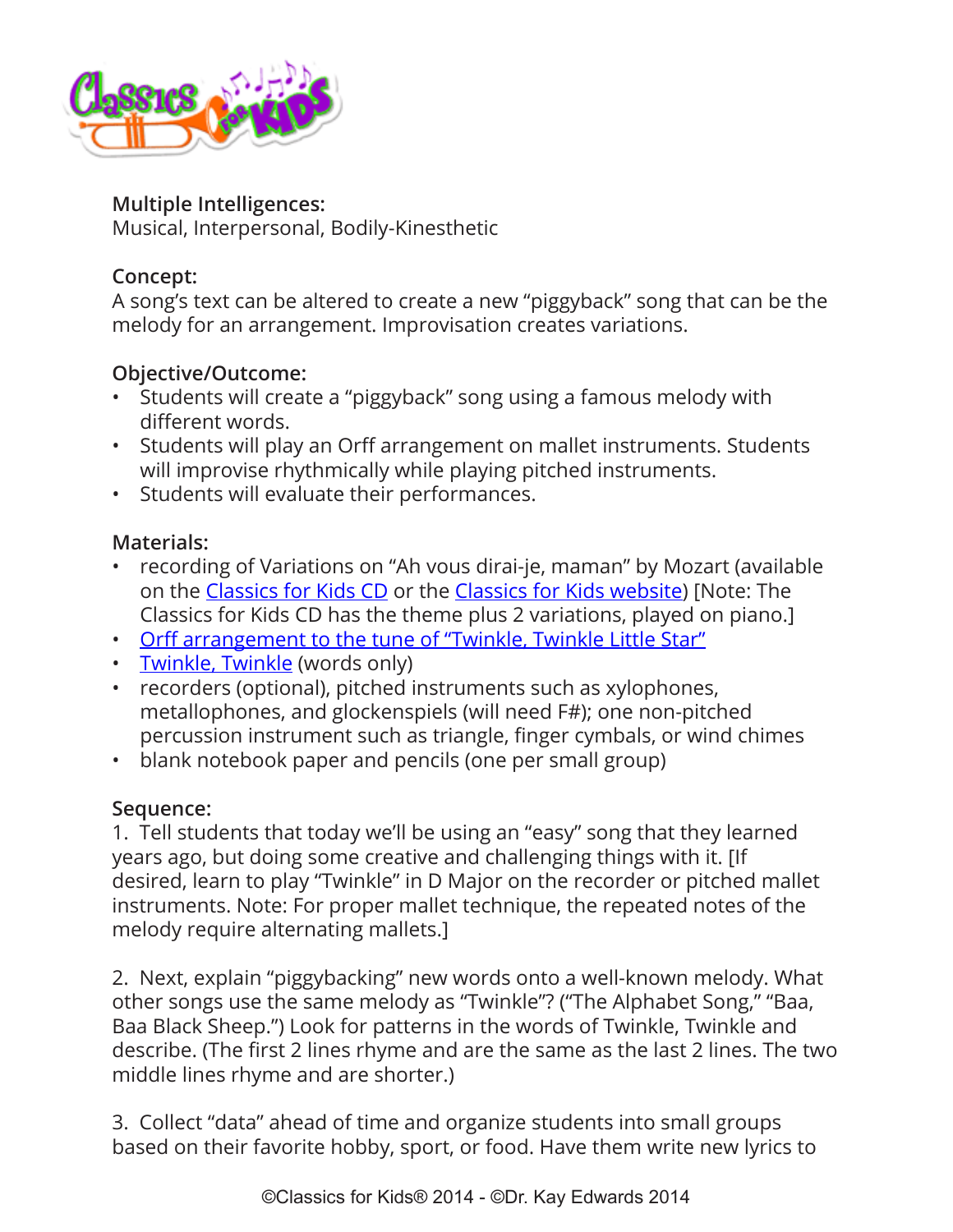

"Twinkle, Twinkle" on a sheet of notebook paper, and give the song a new title. Have them practice singing their new lyrics. Follow the format of the old lyrics, in 6 lines, with the first 2 lines the same as the last 2 lines; also, note that each 2 lines rhyme. (Teacher could have the whole class create one piggyback song altogether instead of in small groups.) This will likely take 5-12 minutes in groups. Circulate among the groups to provide assistance and to make sure all students are contributing ideas. Explain that you can adapt the melody to fit multiple syllables of various words they may want to use.

4. Next, display a transparency of Orff Arrangement of "Twinkle, Twinkle Little Star." Look for repeated sections that make learning it easy. Practice on paper xylophones or using body percussion. Learn the parts. Play the arrangement. Explain that we will use this arrangement to accompany all the new variations we've created. [Note: This lesson could continue without steps 4 and 5, with groups accompanied by the teacher at the piano, or singing without accompaniment.]

5. Everyone accompanies the group who is singing their created lyrics. All groups perform through accompanying other groups and by singing their own creation. Discuss how each group communicates the text of their song through music; were different lyrics expressed in different ways?

6. Evaluate: Everyone participates in verbalizing strengths and suggestions to each group after they have performed after identifying the criteria together as a class.

7. Once the accompaniment parts are very solid, you may encourage the players to rhythmically improvise on each note using a combination of quarter, eighth, or sixteenth notes and rests. They must, however, change to the next note in time.

8. If time permits, play the recording of Mozart's Variations on "Ah vous diraije, maman," pausing at the end of the main theme (0:00-1:02 on the Classics for Kids CD). Ask students to repeat the term for the main melody (theme); ask what the term is for changing the theme (variation).

9. Continue the recording and listen to the first variation (1:06-2:00). Ask students to describe how Mozart changed the main theme (lots of sixteenth notes in the right hand, embellishing the melody).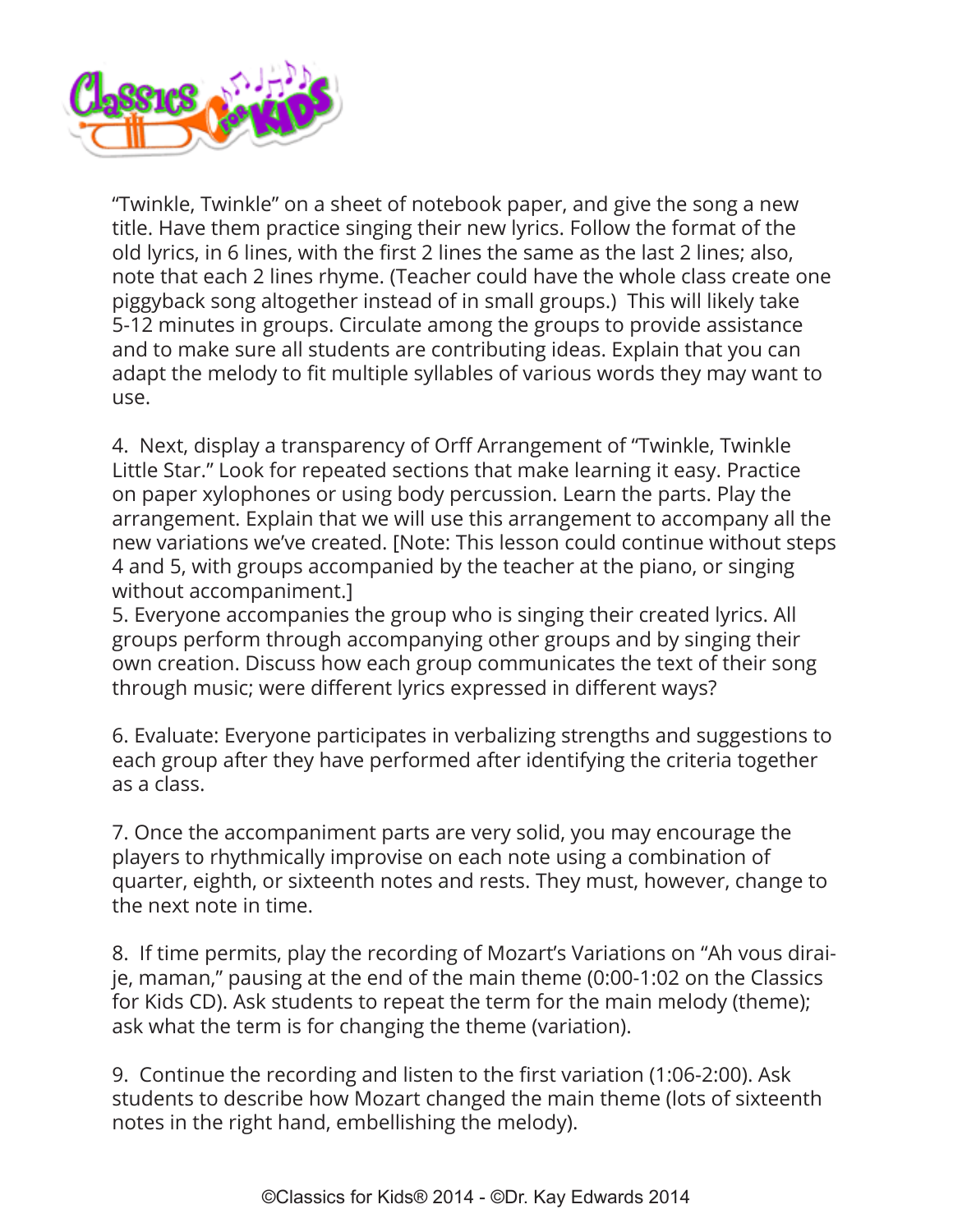

10. Listen to the second variation on the recording, pausing before the ending (2:02-3:11). What did Mozart do with this variation? Guide students to describe the changes in musical terms. (This variation is in 3; it has many sixteenth notes in the left hand for all the "a" phrases, and both hands play sixteenth notes together for all the "b" phrases.)

11. Next, listen to the ending (3:11-3:22). Ask if anyone in the class knows the musical term for a special ending (coda). If time permits, listen to the entire variation (or the entire recording) one last time.

## **Closure/Questions:**

- 1. What technique did we use to create new songs? ("piggybacking" new words onto an existing tune)
- 2. What is improvisation (making up a new part on the spot)
- 3. How did we improvise? (by changing the rhythm)
- 4. What is the term for the main melody or musical idea of a piece of music? (theme)
- 5. What is the term for a version of the main theme but with changes made to it? (variation)
- 6. What famous composer wrote the variations we listened to today? (Wolfgang Amadeus Mozart)

## **Assessment/Evaluation:**

Throughout the lesson, check for understanding and demonstration of steady beat, meter, in-tune singing, and proper hand sign and instrument technique, noting whether individual students were able to do so successfully.

## **Sample Rubric:**

All/Most of the Time | Sometimes | Not Yet Worked well in group Contributed musical ideas Described selections in musical terms Demonstrated in-tune singing Demonstrated correct instrument technique Played correct pitches and rhythms Demonstrated understanding of repeated patterns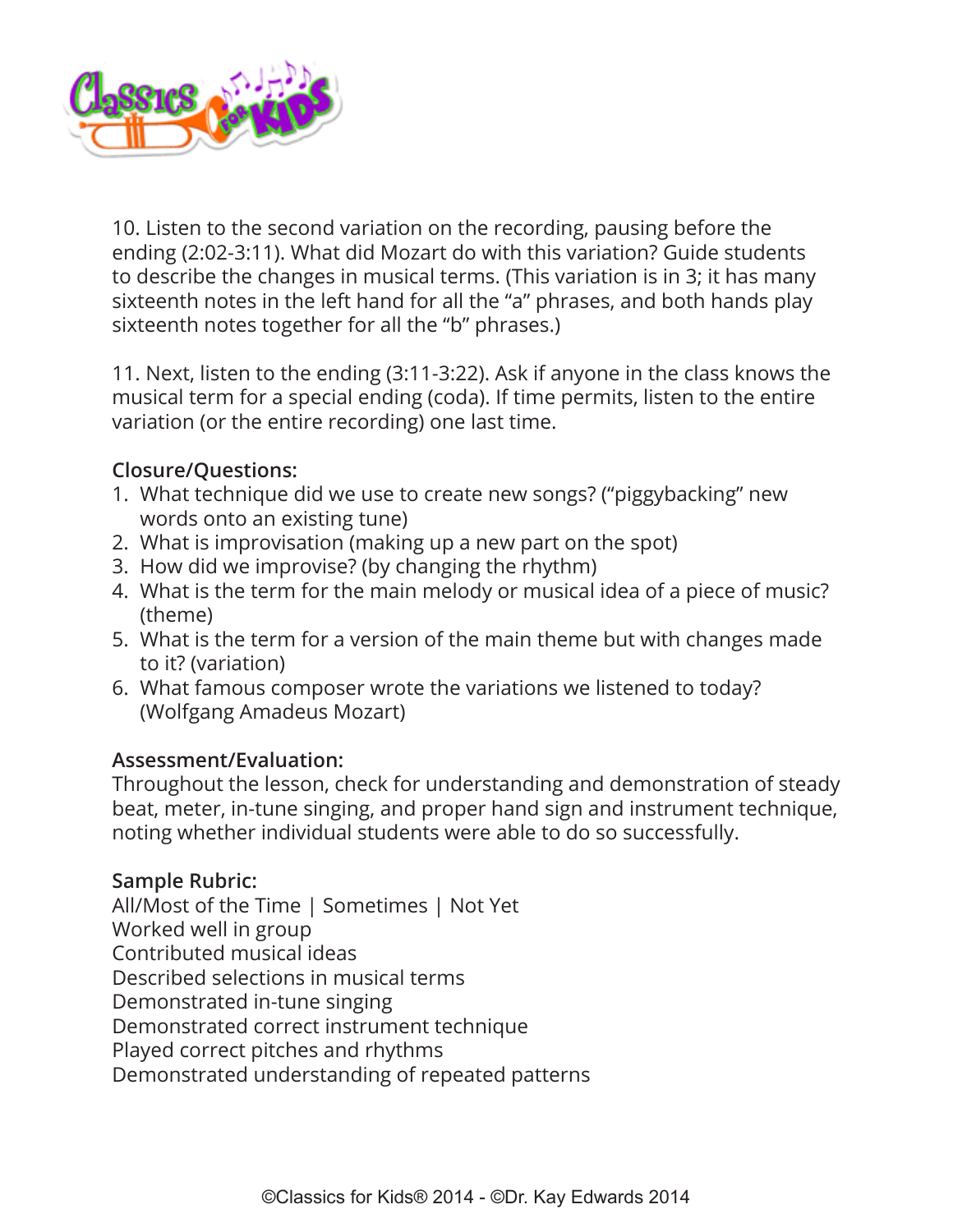

#### **Extensions:**

(1) Have the class perform for a younger grade class, accompanying them singing "Twinkle, Twinkle Little Star."

(2) Allow students individually or in pairs to compose their own melodies on recorder or a pitched mallet instrument using do, re, mi, fa, so, and la in the key of D Major; then, guide students to create a variation of their melody by changing the meter or rhythm.

(3) Invite any students who study the Suzuki Method to perform their "Twinkle" variations for the class.

(4) Change the F# bars back to F natural and play the Orff arrangement, noting the change to a minor tonality.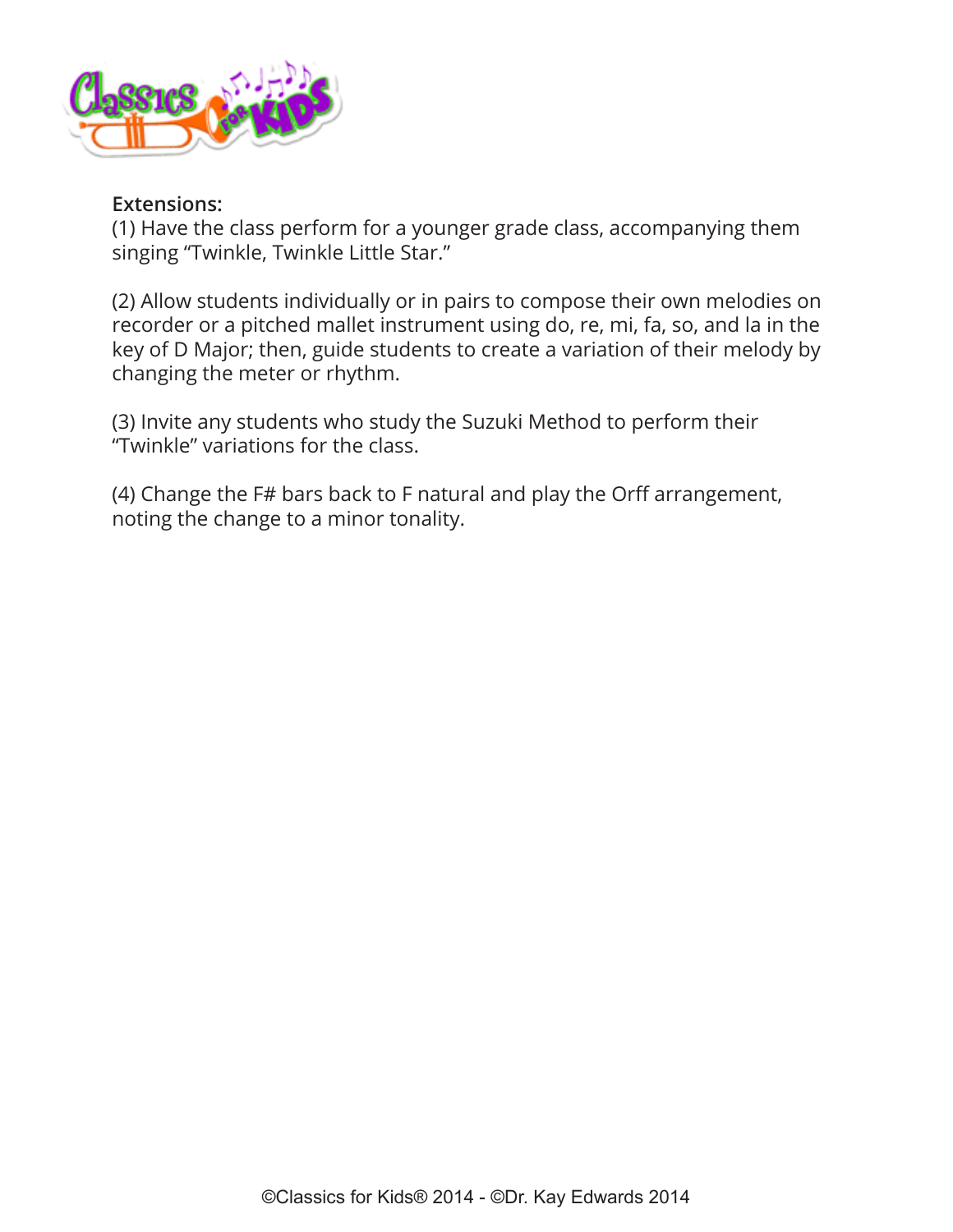<span id="page-17-0"></span>

## **TONE COLOR, RHYTHM, MELODY, [STYLE] LISTENING, SINGING grades 3-5**

#### **Lesson Plan #3: History and Mozart's Variations**

**Standards:**

**National Core Music Standard – Artistic Process #1: Creating** Anchor Standard – Imagine Anchor Standard - Plan and Make Anchor Standard - Evaluate and Refine Anchor Standard - Present

## **National Core Music Standard – Artistic Process #2: Performing**

Anchor Standard – Select Anchor Standard – Analyze Objectives:

- MU:Pr4.2.3c Describe how context (such as personal and social) can inform a performance.
- MU:Pr4.2.4c Explain how context (such as social and cultural) informs a performance.
- MU:Pr4.2.5c Explain how context (such as social, cultural, and historical) informs performances.

Anchor Standard – Interpret Anchor Standard - Rehearse, Evaluate, and Refine Anchor Standard – Present

**National Core Music Standard – Artistic Process #3: Responding**

Anchor Standard – Select Anchor Standard – Analyze Anchor Standard – Interpret Objectives:

- MU:Re8.1.4a Demonstrate and explain how the expressive qualities (such as dynamics, tempo, and timbre) are used in performers' and personal interpretations to reflect expressive intent.
- MU:Re8.1.5a Demonstrate and explain how the expressive qualities (such as dynamics, tempo, timbre, and articulation) are used in performers' and personal interpretations to reflect.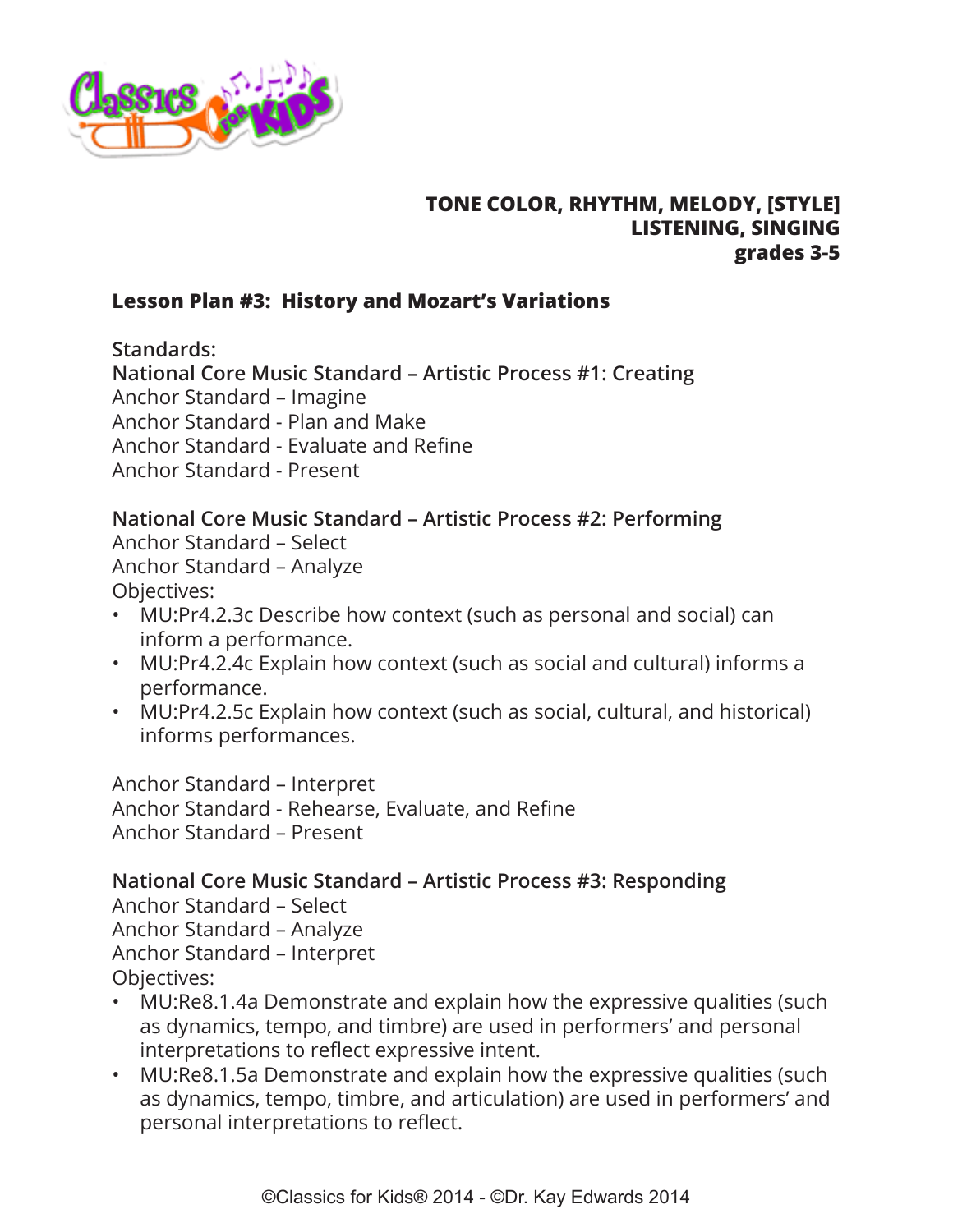

Anchor Standard – Evaluate

# **National Core Music Standard – Artistic Process #4: Connecting**

Anchor Standard - Connect #10 Objectives:

- MU:Cn10.0.3a Demonstrate how interests, knowledge, and skills relate to personal choices and intent when creating, performing, and responding to music
- MU:Cn10.0.4a Demonstrate how interests, knowledge, and skills relate to personal choices and intent when creating, performing, and responding to music.
- MU:Cn10.0.5a Demonstrate how interests, knowledge, and skills relate to personal choices and intent when creating, performing, and responding to music.

Anchor Standard - Connect #11

# **Ohio Standards:**

- Historical, Cultural and Social Contexts. (Identify and respond to music of historical and cultural origins; recognize the interaction of people in music; compare and contrast styles and forms of music from various historical periods; identify composers and classify them according to chronological historical periods.)
- Analyzing and Responding (Identify the sounds of a variety of instruments including orchestra, band and classroom instruments; apply appropriate criteria to support personal preferences for music choice and evaluate the quality and effectiveness of a music performance).
- Valuing Music/Aesthetic Reflection (Demonstrate how music communicates meaning of text, feelings, moods or images, and influences personal preferences; reflect on why others may have different music preferences; justify one's personal preference of music choice using music vocabulary.)
- Connections, Relationships and Applications (Explain ways that music interrelates with other arts disciplines and with various disciplines outside the arts; demonstrate ways that subject matter of other disciplines is interrelated with that of music.)

# **Multiple Intelligences:**

Musical, Interpersonal, Intrapersonal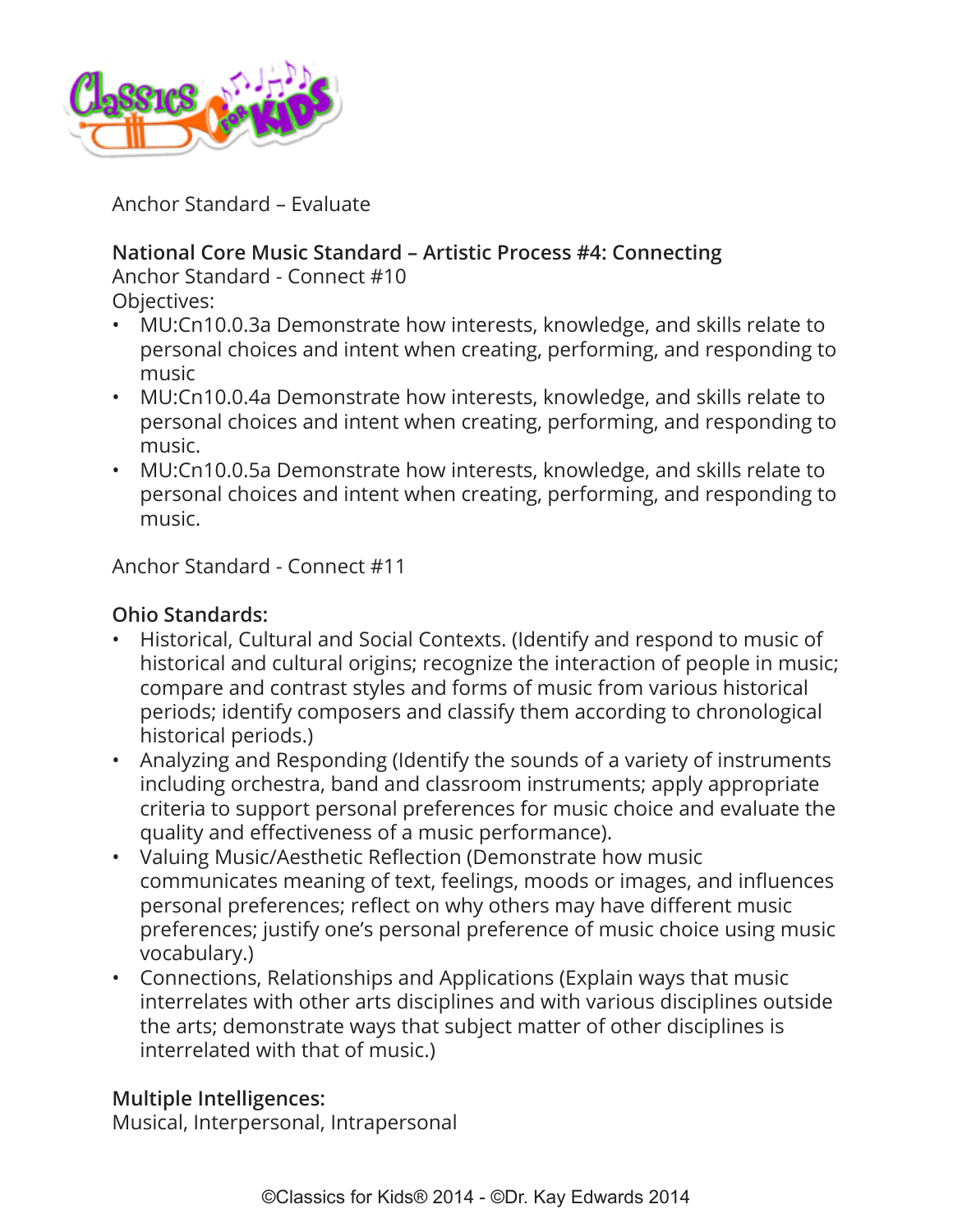

#### **Concept:**

There were other keyboard instruments before the piano as we know it today, and other keyboard instruments were used in various musical settings. Folk songs have various origins; different texts can be used for the same folk song and a folk song can be played in different musical styles. History, poetry, and music are interrelated.

## **Objective/Outcome:**

Students will see, hear, and describe the differences in keyboard instruments. Students will read about and sing different versions of a French folk song. Students will describe different musical elements in relation to different styles of music.

#### **Materials:**

- recording of Variations on "Ah vous dirai-je, maman" by Mozart (available on the [Classics for Kids CD](https://www.classicsforkids.com/more/cfk_cd.html) or the [Classics for Kids website](https://www.classicsforkids.com/)) [Note: The Classics for Kids CD has the theme plus 2 variations, played on piano.]
- [French text and translation](https://www.classicsforkids.com/downloads/mozart/English_Translation.pdf) for "Ah vous dirai-je, maman"
- ["Twinkle, Twinkle, Little Star"](https://www.classicsforkids.com/downloads/mozart/TwinkleComplete.pdf)  5 verses
- listening examples of "Twinkle, Twinkle Little Star" in various musical styles
- [pictures of keyboard instruments](https://www.classicsforkids.com/downloads/mozart/Piano_Instruments.pdf) such as organ, harpsichord, clavichord, spinet, cembalo, and fortepiano.

## **Sequence:**

1. Tell students that today we'll be using an "easy" song that they learned years ago, but will be digging much deeper into its past and present.

2. Play the recording of Mozart's Variations on "Ah vous dirai-je, maman," the section featuring the first variation (1:06-2:00 on the Classics for Kids CD). Review the meaning of the term variation and identify the famous tune on which it is based. Tell students that Mozart (1756-1791) composed during the Classical Period and wrote this piece in 1785, it is believed.

3. Display an overhead transparency of the French text and translation for "Ah vous dirai-je, maman". If by chance there is a student who speaks French in your class allow, him/her to read the text (lyrics). Go over the English translation of the text: "Ah! I shall tell you, mama, what causes my torment.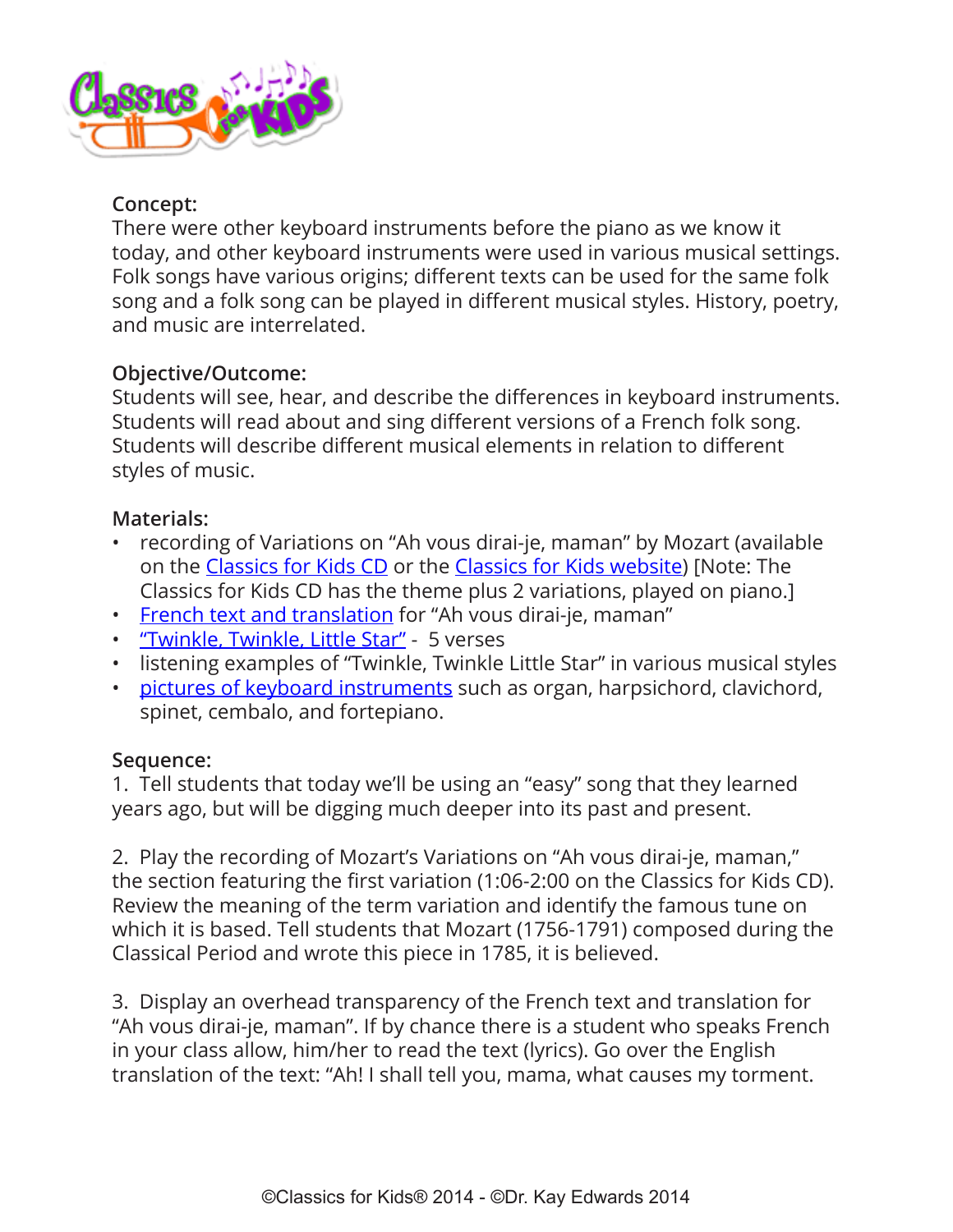

Papa wants me to reason like a grown-up. Me, I say that candy is worth more than reason." Discuss possible meanings of the words and how the simple, childlike melody fits the idea conveyed. Explain that this melody originated in 1761 in France. Next, play a sample from iTunes on a laptop or iPod: type in "Ah! vous dirai-je, maman" and scroll down to The Swingle Singers, from their recording entitled Anyone for Mozart, Bach, Handel, Vivaldi? Have students describe the style (vocal jazz/classical) in musical elements (rhythms, instruments, etc.).

4. Next, ask how many versions of "Twinkle, Twinkle, Little Star" students have heard before – in what styles of music? A jazz version? an American Indian pow-wow version? a "new age" version? a big band? Play samples of these versions for them:

- **• [New Orleans Jazz:](http://www.cduniverse.com/productinfo.asp?pid=1154821&BAB=E)**
- **• [Pow Wow:](http://www.cduniverse.com/productinfo.asp?pid=1041430&BAB=E)**

Sung by the Black Lodge Singers, from their CD Kids' Pow-wow Songs (also found on iTunes under "Twinkle, Twinkle, Little Star").

- **• [New Age:](http://www.cduniverse.com/productinfo.asp?pid=1135257&BAB=E)**
- **• [In French](http://www.cduniverse.com/productinfo.asp?pid=1119223&BAB=E):**

Various style examples (30-second free clips) found on iTunes can be accessed. Some of these are the same as those listed above:

- Type in "Twinkle, Twinkle" and scroll down to B. Aishwarya, a version from the album entitled CD Nursery Rhymes Vol. 2.
- Type in "Twinkle, Twinkle" and scroll down to "Kirakira Boshi", played by Aiko Shimada and Elizabeth Falconer off the CD Oyasumi – Goodnight.
- Type in "Twinkle, Twinkle" and scroll down to Black Lodge Singers from their CD Kids' Pow-wow Songs.
- Type in "Twinkle, Twinkle" and scroll down to Ed Vezinho & Jim Ward Big Band from their CD Blue-Haired Mama.

Discuss which was each student's favorite and why (in musical terms). Allow time to reflect on this and to reflect on other people's reasons for liking different favorite versions than your own favorite.

5. Next, ask how many verses they think the famous song "Twinkle, Twinkle, Little Star" has (probably only one). Inform them that there are, surprisingly, five verses to the song. If you wish, display an overhead transparency of "Twinkle, Twinkle, Little Star"–5 verses [Source: Wikipedia] and have several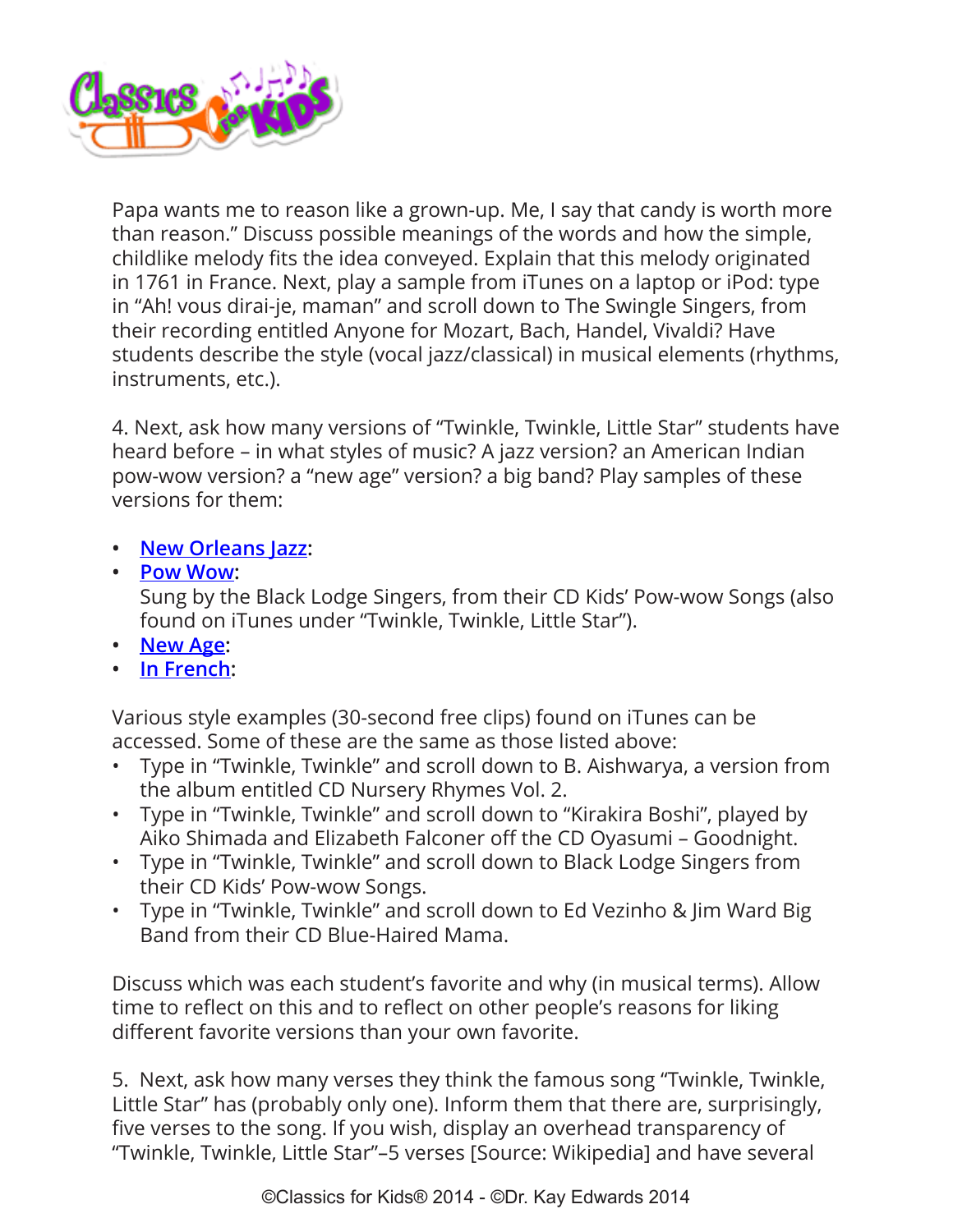

different students read a verse; or, read several yourself aloud to the class. (Third graders might enjoy singing all five verses.) Explain that this poem, originally called "The Star," was written by Jane Taylor in England and first published in 1806. The repetition of the first two lines at the end is not in the original poem, but was added for the words to fit the French folk song melody

Emphasize that folk songs are often adapted and used in different ways by different people and for different situations. Using a laptop or an iPod, type in "Four Variations on 'Twinkle, Twinkle, Little Star'" and scroll down to Various Artists and the L.A. Guitar Ensemble from their recording The Mozart Variations. Discuss the example in musical terms. It may also be helpful to hear examples of other classical pieces that have used the "Twinkle" melody, such as these, some of which may be found on iTunes:

- Camille Saint-Saëns, Carnival of the Animals, 12th movement (Fossils) quotes the tune
- Ernő Dohnányi, Variations on a Nursery Tune
- John Corigliano, The Mannheim Rocket
- Xavier Montsalvatge, "Spanish Serenade" from Sonatine pour Yvette (recorded by Alica de Larrocha)

During the bridge of the Indigo Girls song, "World Falls," Emily Saliers picks the first seven notes of the melody on her guitar as Amy Ray sings "I'm laughing, I'm under a starry sky." [Source: Wikipedia]

6. Play the second variation on the Classics for Kids CD (2:02-3:11). Ask students what they know about the history of the piano and other keyboards; ask if anyone can name other keyboard instruments related to the piano. Go over some of these by using pictures of keyboard instruments such as organ, harpsichord, clavichord, spinet, cembalo, and fortepiano. [Source: clipart. com] and discuss the similarities and differences in their looks. Then, using a laptop or iPod, listen to examples of each instrument as found on iTunes. If possible, play the brief, free samples of various recordings.

## **Suggested examples:**

- Type in "fortepiano"... and scroll down to hear an example played by Richard Fuller.
- Type in "cembalo"... and hear an example played by Turini.
- Type in "harpsichord"... and hear an example played by John Metz.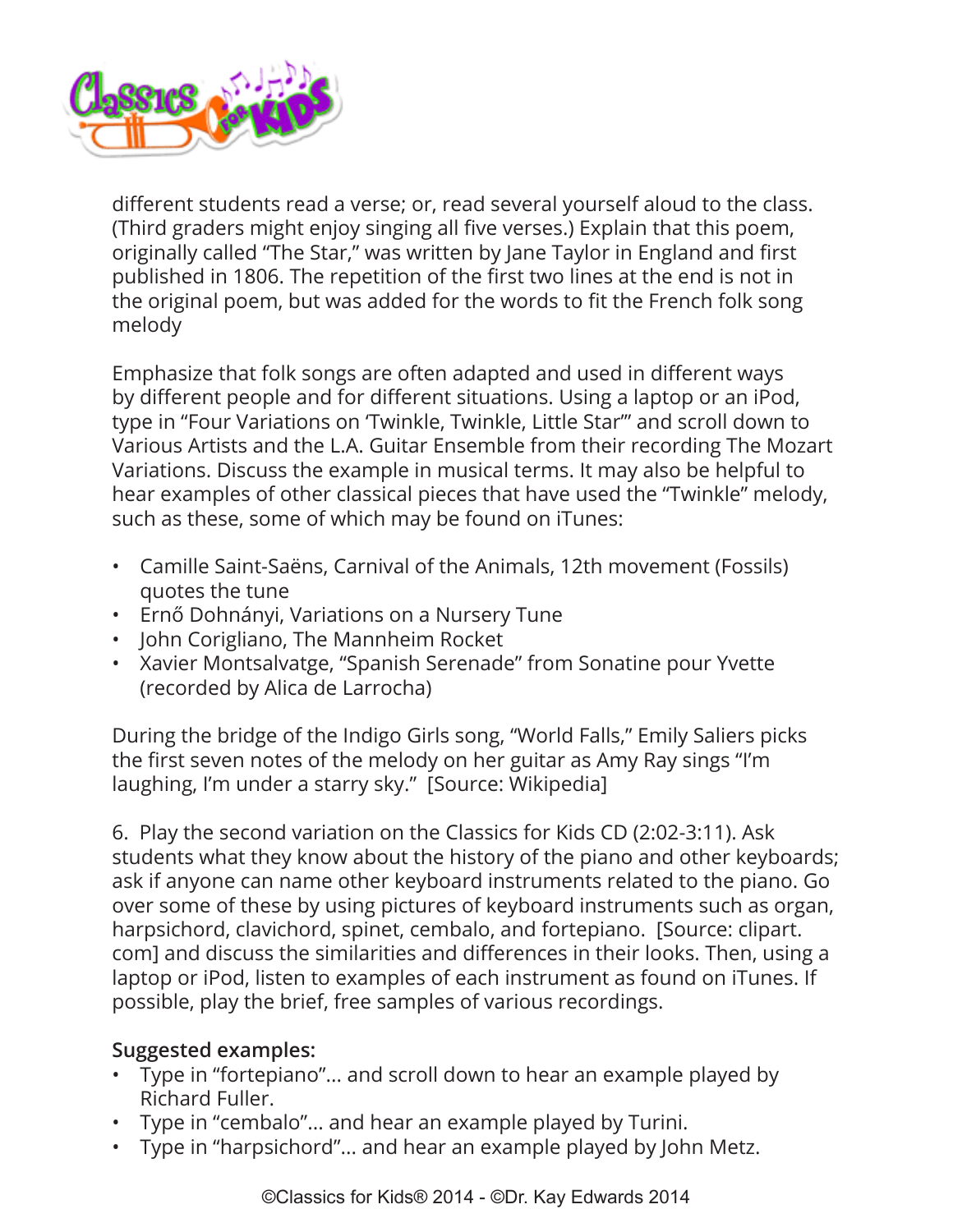

- Type in "clavichord"... and hear an example played by René Clemencic.
- For a synthesized clavichord, hear an example played by Red Camp on their recording "The New Clavichord."

Discuss the similarities and differences in the sounds or tone colors of each type of keyboard. Talk about the students' preferences and reasons. Tell them that the first piano was invented in Italy in the early 1600s. Today we have different kinds of pianos such as the grand piano and the upright piano.

Discuss students' preferences and reasons in musical terms.

7. Finally, listen to the ending of this piece on the Classics for Kids CD (3:11- 3:22) as students are putting things away and lining up. Ask if anyone in the class knows the musical term for a special ending (coda).

#### **Closure/Questions:**

- 1. What is the term for the main melody or musical idea of a piece of music? (theme)
- 2. What is the term for a version of the main theme but with changes made to it? (variation)
- 3. What famous composer wrote the variations we listened to today? (Wolfgang Amadeus Mozart)
- 4. What period of music history did he live in and write in? (the Classical Period)
- 5. Did he write "Twinkle"? (no–just the variations)
- 6. What is the song "Twinkle" based upon? (a French folk song with a similar tune)
- 7. Where did the words to "Twinkle" come from? (an English female poet)
- 8. What different styles of music did we hear today? (classical, jazz, pow-wow, "new age," big band)
- 9. Why do folk songs often change? (different people play or sing them, and add or change different things)

## **Assessment/Evaluation:**

Throughout the lesson, check for understanding and demonstration of finding connections between history, poetry, and music, noting whether individual students were able to express this successfully. A similar assessment could be done on whether students can recognize or name some of the early keyboard instruments.